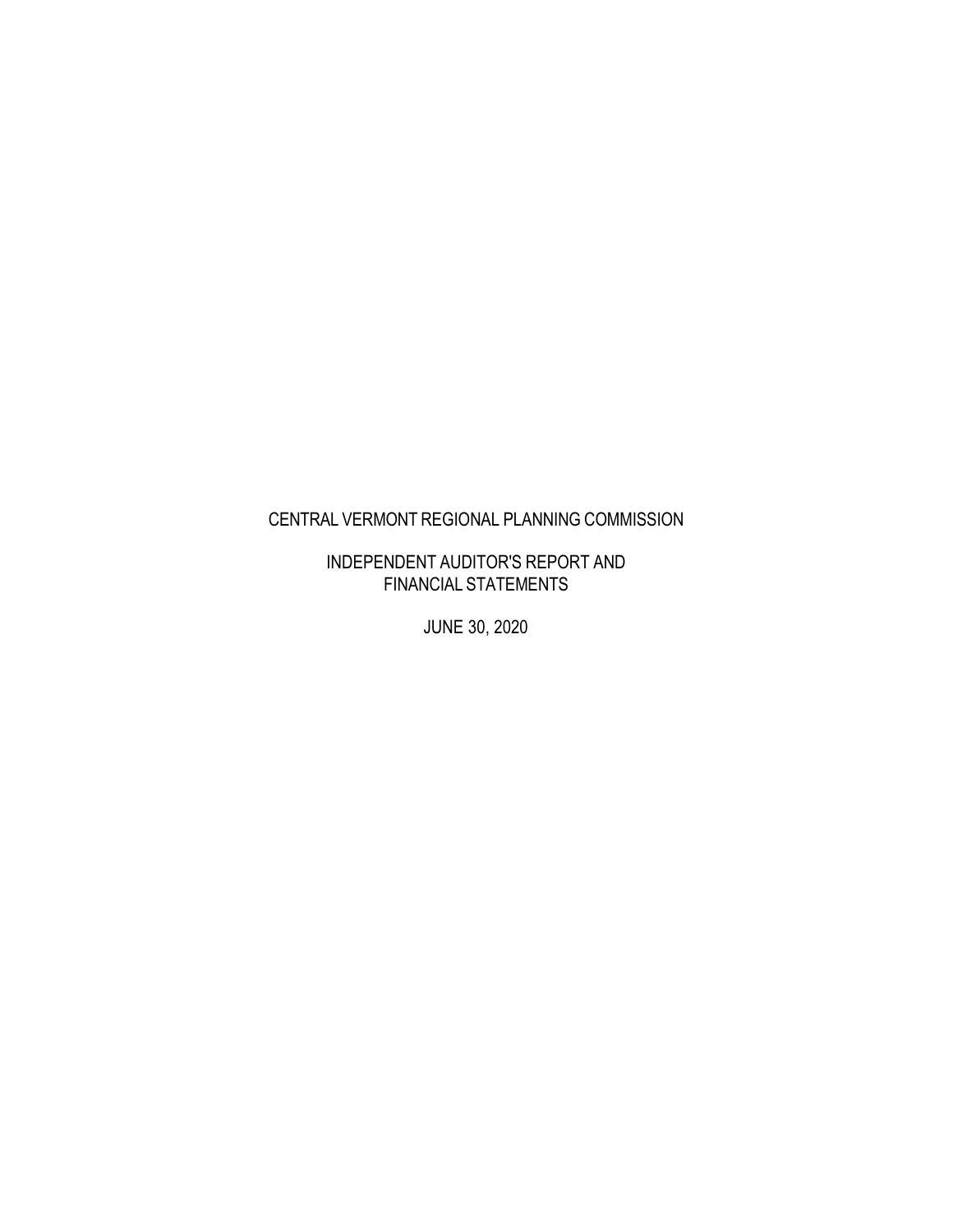# CENTRAL VERMONT REGIONAL PLANNING COMMISSION TABLE OF CONTENTS JUNE 30, 2020

|                                                                                                                                      |            | Page      |
|--------------------------------------------------------------------------------------------------------------------------------------|------------|-----------|
| Independent Auditor's Report                                                                                                         |            | $1 - 2$   |
| Required Supplementary Information:                                                                                                  |            |           |
| Management's Discussion and Analysis                                                                                                 |            | $3 - 7$   |
| <b>Financial Statements:</b>                                                                                                         |            |           |
| <b>Statement of Net Position</b>                                                                                                     | Exhibit A  | 8         |
| Statement of Revenues, Expenses and Changes in Net Position                                                                          | Exhibit B  | 9         |
| <b>Statement of Cash Flows</b>                                                                                                       | Exhibit C  | 10        |
| Notes to the Financial Statements                                                                                                    |            | $11 - 17$ |
| Other Supplementary Information:                                                                                                     |            |           |
| Schedule of Operations - Budget and Actual                                                                                           | Schedule 1 | 18        |
| Schedule of Direct and Indirect Costs                                                                                                | Schedule 2 | 19        |
| Independent Auditor's Report on Internal Control Over Financial Reporting and on                                                     |            |           |
| Compliance and Other Matters Based on an Audit of Financial Statements Performed in<br>Accordance with Government Auditing Standards |            | $20 - 21$ |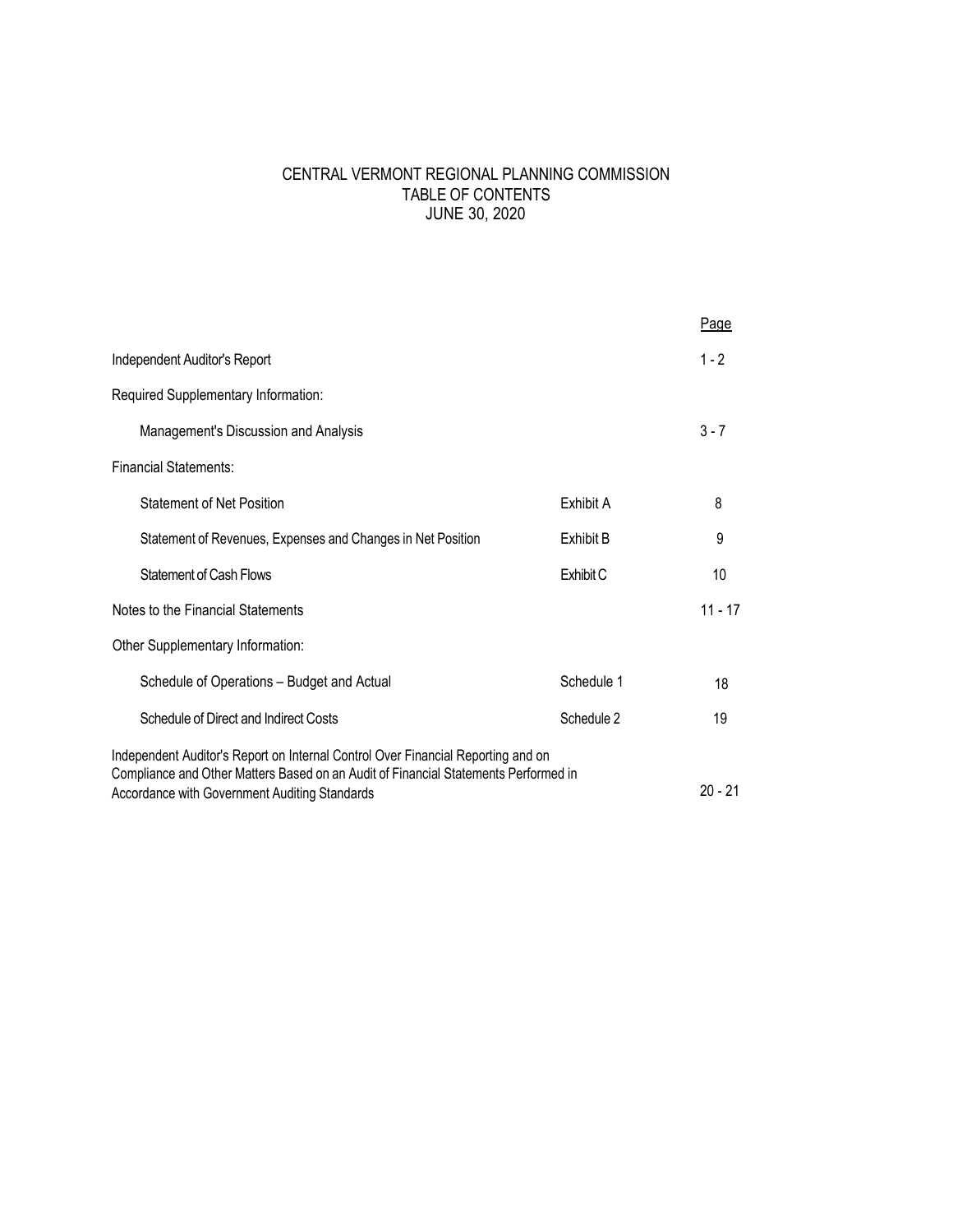

# INDEPENDENT AUDITOR'S REPORT

<span id="page-2-0"></span>To the Commissioners of Central Vermont Regional Planning Commission 29 Main Street, Suite 4 Montpelier, VT 05602

Report on the Financial Statements

We have audited the accompanying financial statements of the Central Vermont Regional Planning Commission ("Commission"), as of and for the year ended June 30, 2020, and the related notes to the financial statements, which collectively comprise the Commission's basic financial statements as listed in the table of contents.

#### Management's Responsibility for the Financial Statements

Management is responsible for the preparation and fair presentation of these financial statements in accordance with accounting principles generally accepted in the United States of America; this includes the design, implementation, and maintenance of internal control relevant to the preparation and fair presentation of financial statements that are free from material misstatement, whether due to fraud or error.

#### Auditor's Responsibility

Our responsibility is to express an opinion on these financial statements based on our audit. We conducted our audit in accordance with auditing standards generally accepted in the United States of America and the standards applicable to financial audits contained in Government Auditing Standards, issued by the Comptroller General of the United States. Those standards require that we plan and perform the audit to obtain reasonable assurance about whether the financial statements are free from material misstatement.

An audit includes performing procedures to obtain audit evidence about the amounts and disclosures in the financial statements. The procedures selected depend on the auditor's judgment, including the assessment of the risks of material misstatement of the financial statements, whether due to fraud or error. In making those risk assessments, the auditor considers internal control relevant to the Commission's preparation and fair presentation of the financial statements in order to design audit procedures that are appropriate in the circumstances, but not for the purpose of expressing an opinion on the effectiveness of the entity's internal control. Accordingly, we express no such opinion. An audit also includes evaluating the appropriateness of accounting policies used and the reasonableness of significant accounting estimates made by management, as well as evaluating the overall presentation of the financial statements.

We believe that the audit evidence we have obtained is sufficient and appropriate to provide a basis for our audit opinions.

#### **Opinion**

In our opinion, the financial statements referred to above present fairly, in all material respects, the respective financial position of the Commission as of June 30, 2020, and the respective changes in financial position and cash flows for the year then ended in accordance with accounting principles generally accepted in the United States of America.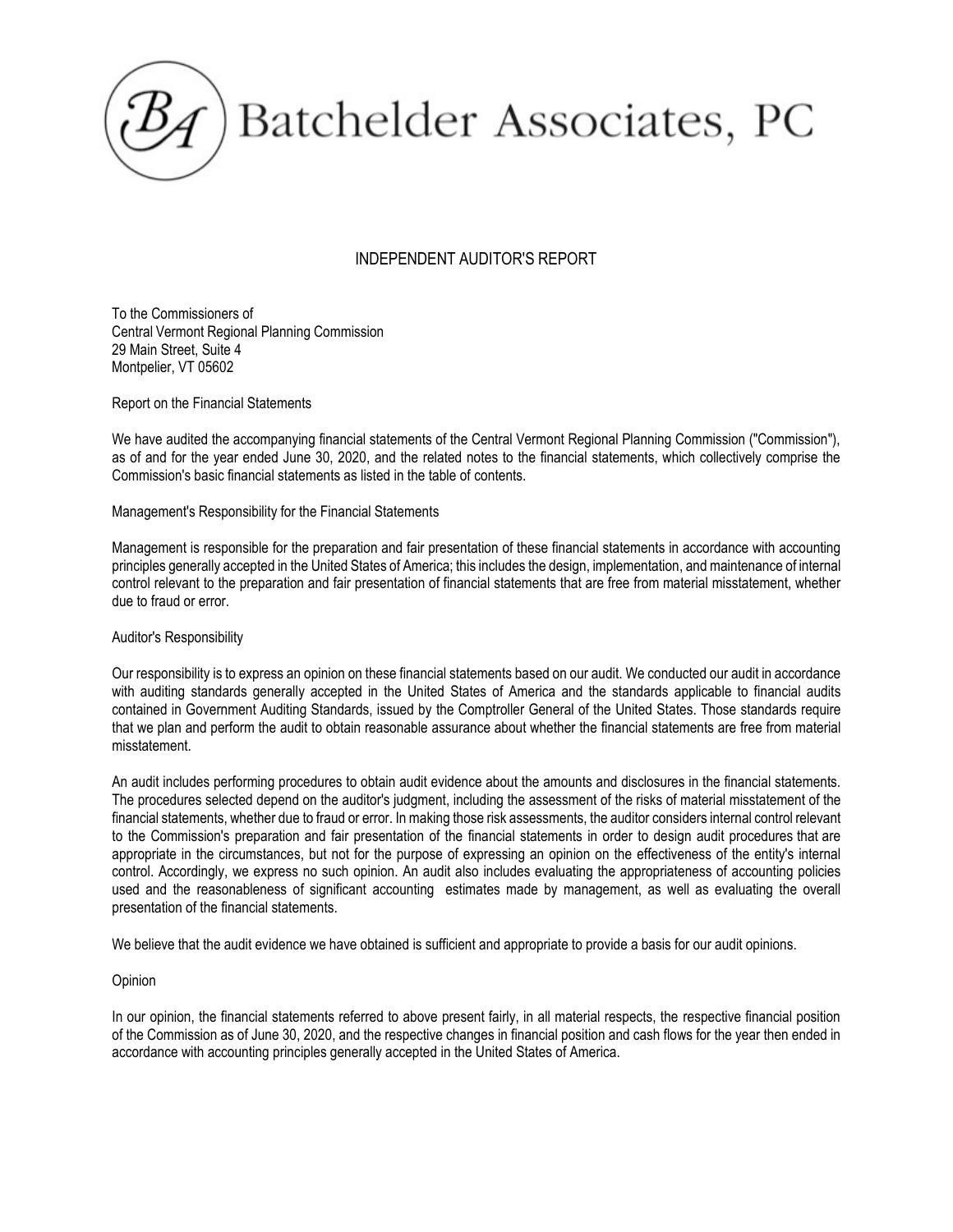### Central Vermont Regional Planning Commission

Page 2

Other Matters – Required Supplemental Information

Accounting principles generally accepted in the United States of America require that the Management's Discussion and Analysis on pages 3 through 7, be presented to supplement basic financial statements. Such information, although not a part of the basic financial statements, is required by the Governmental Accounting Standards Board, who considers it to be an essential part of financial reporting for placing the basic financial statements in an appropriate operational, economic, or historical context. We have applied certain limited procedures to the supplementary information in accordance with auditing standards generally accepted in the United States of America, which consisted of inquiries of management about the methods of preparing the information and comparing the information for consistency with management's responses to our inquiries, the basic financial statements, and other knowledge we obtained during our audit of the basic financial statements. We do not express an opinion or provide any assurance on the information because the limited procedures do not provide us with sufficient evidence to express an opinion or provide any assurance.

### Other Matters – Other Information

Our audit was conducted for the purpose of forming opinions, on the financial statements that collectively comprise the Central Vermont Regional Planning Commission's basic financial statements. The accompanying financial information listed as Schedules 1 and 2 in the table of contents is presented for purposes of additional analysis and is not a required part of the basic financial statements.

Schedules 1 and 2 are the responsibility of management and were derived from and relate directly to the underlying accounting and other records used to prepare the basic financial statements. Such information has been subjected to the auditing procedures applied in the audit of the basic financial statements and certain additional procedures, including comparing and reconciling such information directly to the underlying accounting and other records used to prepare the basic financial statements or to the standards generally accepted in the United States of America. In our opinion, Schedules 1 and 2 are fairly stated in all material respects in relation to the basic financial statements as a whole.

Other Reporting Required by "Government Auditing Standards"

In accordance with Government Auditing Standards, we have also issued our report dated April 15, 2021 on our consideration of the Commission's internal control over financial reporting and on our tests of its compliance with certain provisions of laws, regulations, contracts, and grant agreements and other matters. The purpose of that report is to describe the scope of our testing of internal control over financial reporting and compliance and the results of that testing, and not to provide an opinion on internal control over financial reporting or on compliance. That report is an integral part of an audit performed in accordance with Government Auditing Standards in considering Commission's internal control over financial reporting and compliance.

Batchelder Associates, PC

Batchelder Associates, PC Barre, Vermont VT License #945 April 15, 2021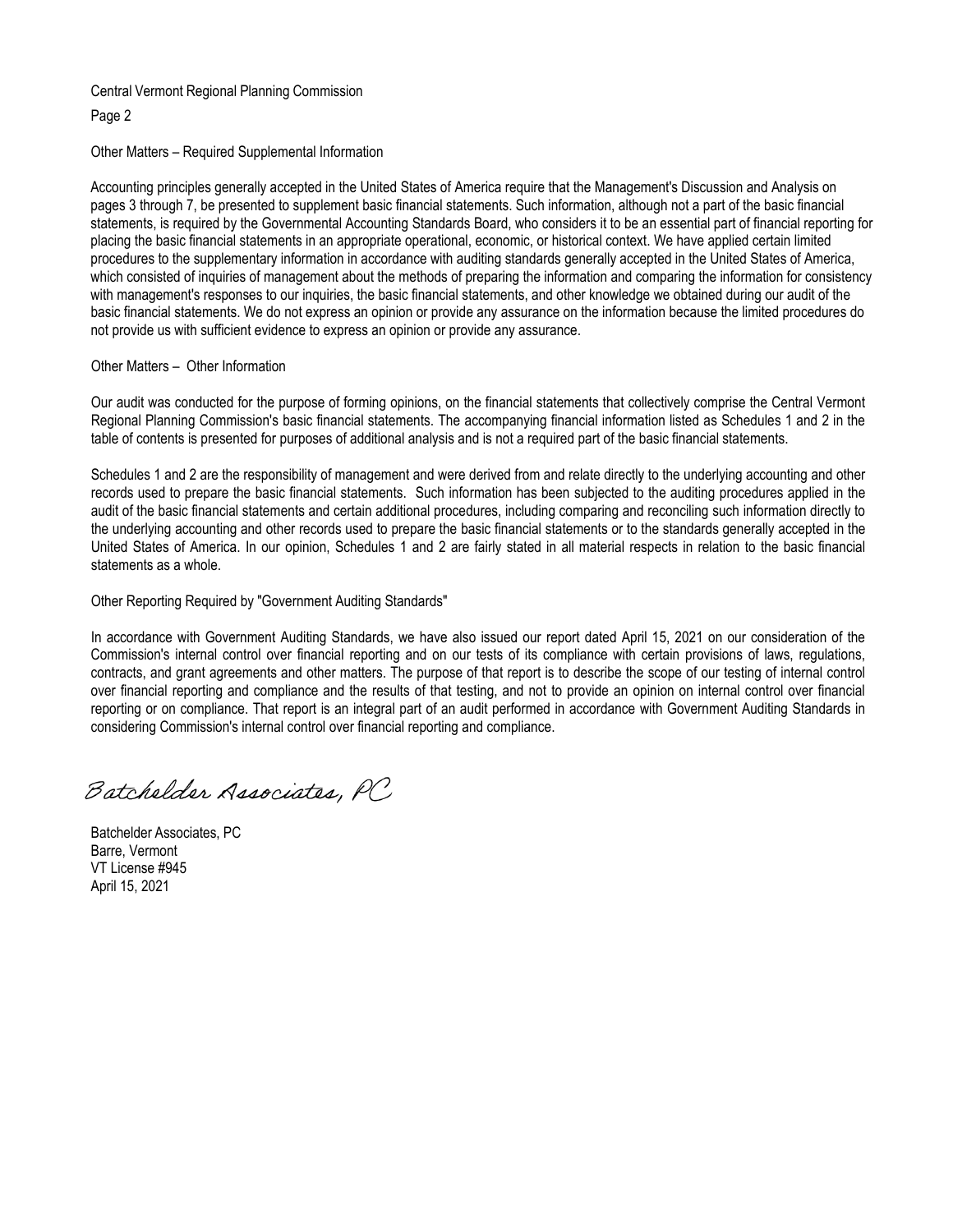### **Introduction**

This section explains the general financial condition and results of operations of the Central Vermont Regional Planning Commission (Commission) for the fiscal year ended June 30, 2020. Please read this in conjunction with the Commission's financial statements, which begin on page 8.

#### **Central Vermont Regional Planning Commission**

The mission of the Central Vermont Regional Planning Commission is to assist member municipalities in providing effective local government and to work cooperatively with them to address regional issues

The legal basis and powers for the Commission serving as the region's regional planning commission stem from and are as stipulated in 24 V.S.A. Chapter 117 § 4301 et seq., as amended, 24 V.S.A. § 4345 et seq. and such other laws as may be enacted by the General Assembly of the State of Vermont. The Commission was charted by the municipalities of Washington County in 1967 and is funded in part through the State of Vermont property transfer tax as outlined in 24 V.S.A. § 4306 (a). Along with other regional planning commissions in Vermont, Central Vermont Regional Planning Commission is a non-taxing political subdivision of the State of Vermont established under state statute [\(24 V.S.A.](http://www.leg.state.vt.us/statutes/sections.cfm?Title=24&Chapter=117) §4341). To the extent a conflict exists with a provision in Vermont statutes governing regional planning commissions, the Vermont statutes will control.

### **Financial Highlights**

Key financial highlights for 2020 are as follows:

• The Commission's total net position increased by \$165,094 in 2020 compared to an increase of \$93,099 in 2019.

#### **Using These Financial Statements**

The Statement of Net Position and Statement of Revenues, Expenses and Changes in Net Position (on pages 8 and 9) provide information about the Commission's activities as a whole. These statements include all assets, deferred outflows of resources, and liabilities of the Commission using the accrual basis of accounting, which is similar to the accounting used by most private-sector companies. All of the current year's revenue and expenses are taken into account regardless of when cash is received or paid.

Net position is the difference between assets, deferred outflows of resources and liabilities, and is one way to measure the financial health, or financial position, of the Commission. Over time, increases or decreases in the Commission's net position is one indicator of whether its financial health is improving or deteriorating. Other factors to consider are changes in the mix of grant and operating revenue.

#### **Budget**

The Commission builds its annual budget on diverse sources of funding. Transportation funding is primarily federal (80%), from Federal Highways Administration funds, so it is dependent on the Federal Transportation Bill for appropriations of planning funds. The Commission receives 10% of matching fund for the majority of the federal transportation funds from the state, making it dependent on the actions of the Vermont legislature. The Commission receives dues from its member municipalities that in year ended June 30, 2020 totaled \$78,041 as unrestricted revenue used to locally match projects and support basic operations. Locally specific projects are matched by the community (typically 20% matches); local match is generated by the local property tax.

The State of Vermont provides regional planning funding through an annual performance-based contract through the Agency of Commerce and Community Development (ACCD). These funds were \$266,283 for year ended June 30, 2020. With these funds, the Commission carries out statutory duties as specified in an annual work program approved by the Commission and ACCD. These funds are used as a match for local and regional projects.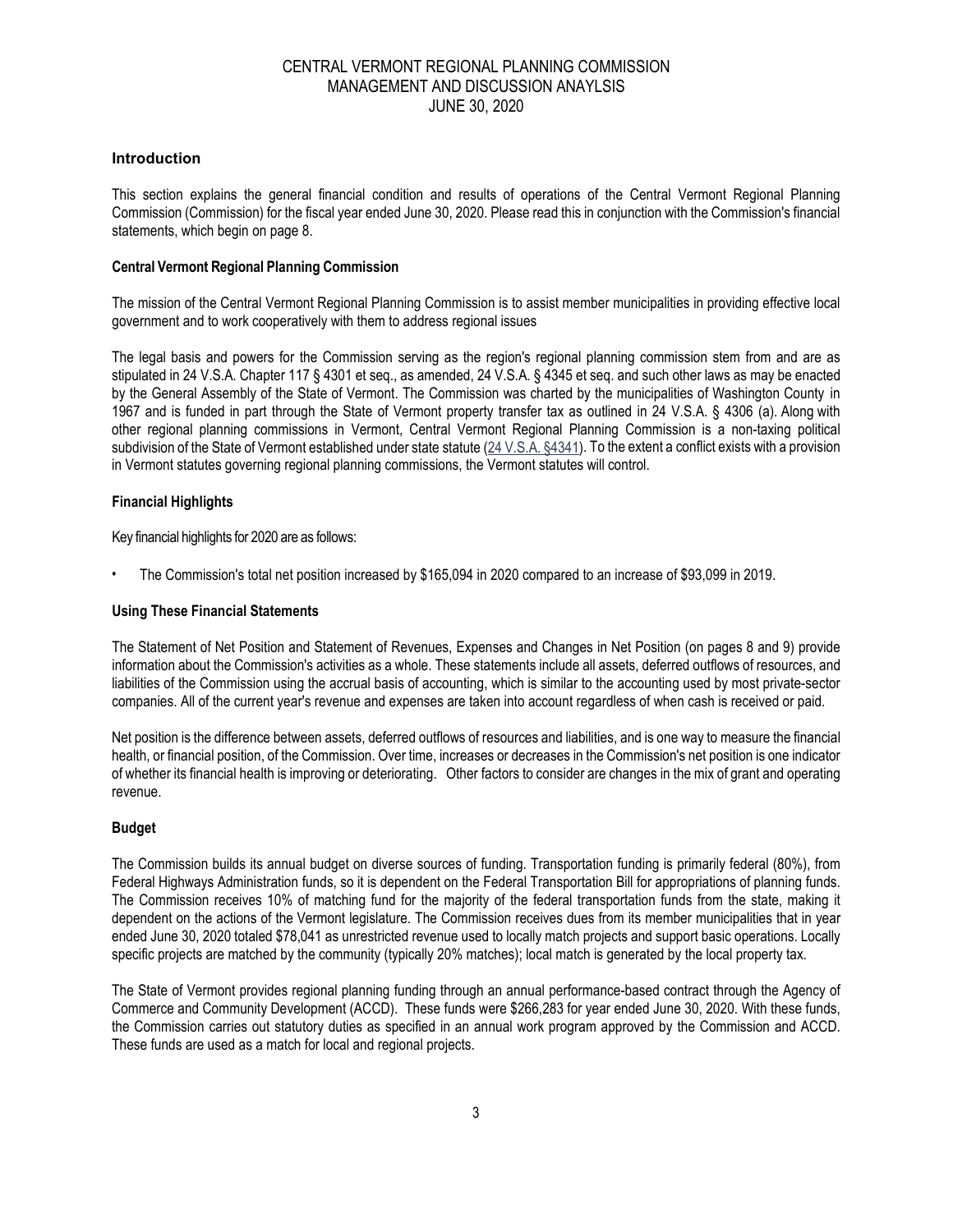### **Budget (continued)**

The Commission also funds its operations through special purpose grants and service contracts for technical assistance. These funds tend to vary from year to year, but include funding through the Agency of Natural Resources, Emergency Management Performance Grants funded by the federal U.S. Department of Homeland Security through Vermont Emergency Management and other granting agencies.

### **Operating Results**

The Commission finished the year ended June 30, 2020 with a surplus change in net position of \$165,094. These results are shown on the statement of Revenues, Expenses and Changes in Net Position on page 9.

Each year the indirect rate is estimated and negotiated based on the most recent audited expenses. This indirect rate is used to charge contracts two fiscal years following the current year's negotiated rate. For example, the fiscal year 2020 indirect rate will be used in charging grants and contracts during fiscal year 2022. There will always be some variance between the estimated and actual expenses, of which influences the indirect rate in future years.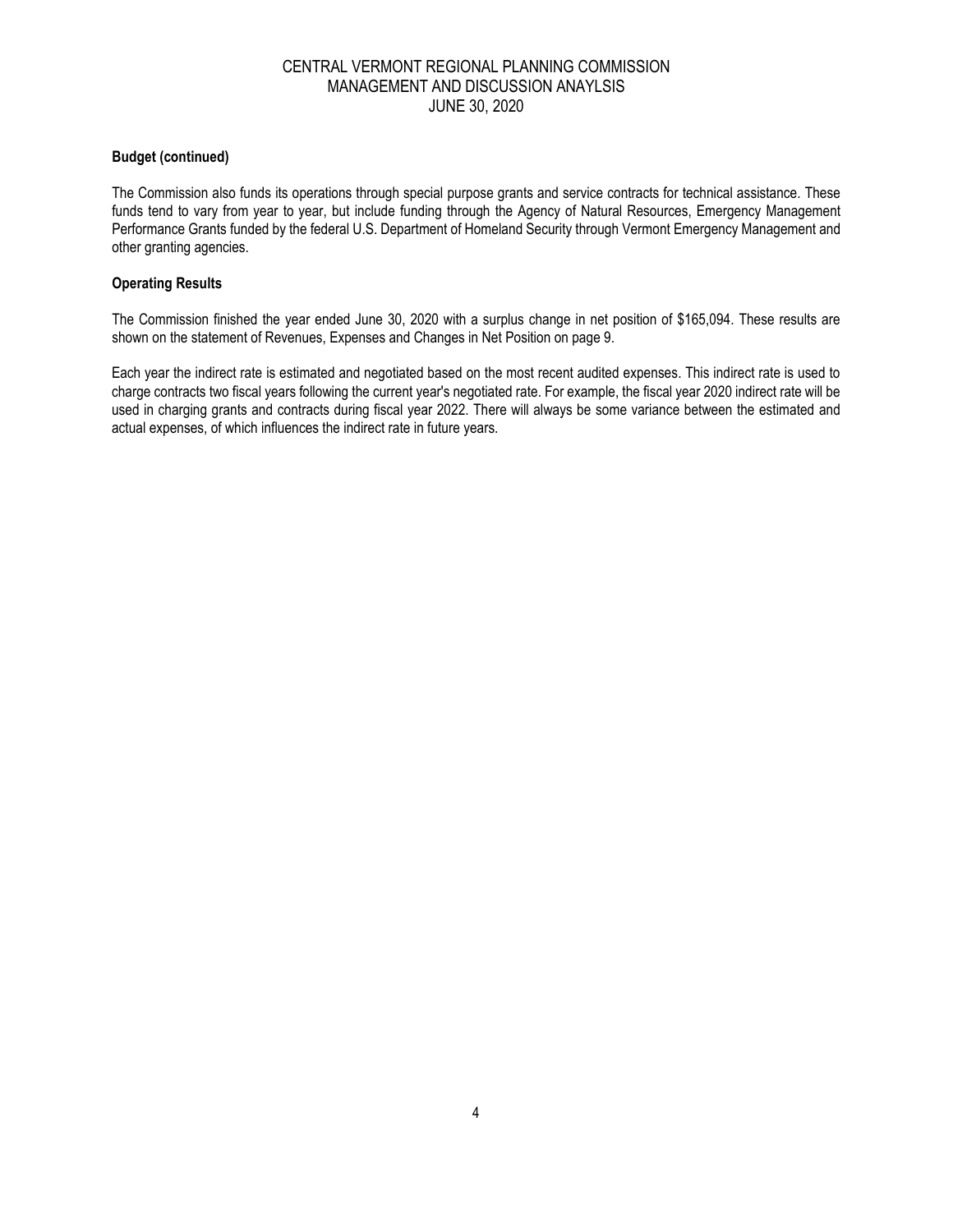### **Condensed Financial Information – Net Position**

As noted earlier, net assets may serve over time as a useful indicator of a government's financial position. In the case of the Commission, assets exceed liabilities by \$454,409 at the close of the most recent fiscal year.

Investment in capital assets represents 2.4% of the Commission's net position, less any related debt used to acquire those assets that is still outstanding. The Commission uses these capital assets to provide services; consequently, these assets are not available for future spending.

The remaining balance of unrestricted net assets of \$443,889 may be used to meet the Commission's ongoing obligations to citizens and creditors. At the end of the current fiscal year, the Commission is able to report a positive net position balance for the entity as a whole.

### CENTRAL VERMONT REGIONAL PLANNING COMMISSION'S NET POSITION

|                                         | 2020          | 2019          |
|-----------------------------------------|---------------|---------------|
| Current assets                          |               |               |
| Cash and cash equivalents               | \$<br>266,930 | \$<br>414,093 |
| Accounts receivable                     | 294,685       | 204,723       |
| Prepaid expenses                        | 14,378        | 3,392         |
| Total current assets                    | 575,993       | 622,208       |
| Noncurrent assets                       |               |               |
| Deposits                                | 4,415         | 4,415         |
| Property, plant and equipment           | 10,520        | 15,836        |
| Total noncurrent assets                 | 14,935        | 20,251        |
| Total assets                            | 590,928       | 642,459       |
| <b>Current liabilities</b>              |               |               |
| Accounts payables                       | 27,684        | 116,934       |
| Accrued payroll and benefits            | 33,669        | 19,254        |
| Unearned grant revenue                  | 16,355        | 186,293       |
| Accrued compensated balances            | 49,233        | 30,663        |
| Pension liability                       | 9,578         |               |
| <b>Total current liabilities</b>        | 136,519       | 353,144       |
| Net Position                            |               |               |
| Invested in capital assets, net of debt | 10,520        | 15,836        |
| Unrestricted                            | 443,889       | 273,479       |
| Total net position                      | \$<br>454,409 | \$<br>289,315 |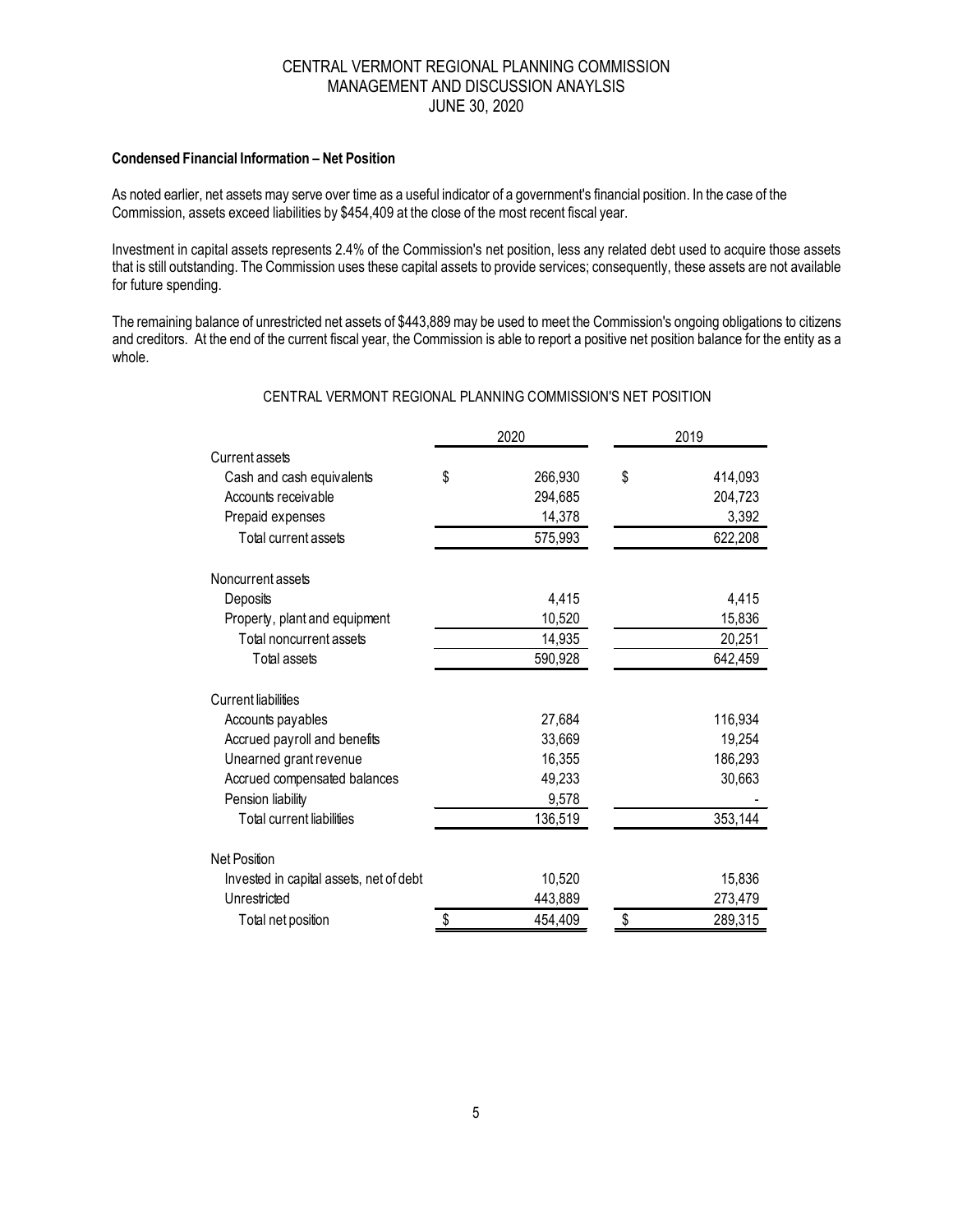### **Condensed Financial Information - Revenues, Expenses and Changes in Net Position for the years ended June 30, 2020 and 2019 are as follows:**

|                                                      | 2020            | 2019            |  |  |
|------------------------------------------------------|-----------------|-----------------|--|--|
| Operating revenue                                    | \$<br>1,455,550 | \$<br>1,202,045 |  |  |
| Operating expenses                                   | 1,290,960       | 1,109,424       |  |  |
| Operating income                                     | 164,590         | 92,621          |  |  |
| Nonoperating revenue/(Expenses)<br>Investment income | 504             | 478             |  |  |
| Nonoperating income/(Loss)                           | 504             | 478             |  |  |
| Change in Net Position                               | 165,094         | 93,099          |  |  |
| Net Position - July 1, 2019                          | 289,315         | 196,216         |  |  |
| Net Position - June 30, 2020                         | \$<br>454,409   | \$<br>289,315   |  |  |

#### **Budgeting Highlights**

The Commission's budget is prepared according to the requirements of the Commission's bylaws and policies. The operating budget included proposed expenditures and estimated revenues. Final revenues and other financing sources, in the amount of \$1,455,550 were less than originally budgeted revenues by the amount of \$44,285.

Operating expenditures were budgeted at \$1,390,740 while actual operating expenditures were only \$1,290,960, a decrease of \$99,780. Overall operating budget showed a favorable increase of \$109,095 while the actual results were favorable by \$164,590.

#### **Current Issues**

1. Central Vermont Regional Planning Commission works with local officials to keep the annual per capita dues at a fair, but equitable level. The dues received in fiscal year 2020 totaled \$78,041.

2. Regional commissions are also affected by grant funding that is either non-existent in some years or very minimal in others. Some grant sources will not pay their fair share of administrative costs and as a result, the Commission has to use its local dues, State appropriations and/or its fund balance to meet this need. It should be recognized that there is limited money available to be used as "local" match for grants.

3. Increasingly, state, and federal grants have moved to performance-based contracting. For these types of agreements, payments are made when deliverables are produced, not in regular installments based on reimbursement of actual costs. These types of grants mean the Commission has to advance larger amounts of funds for longer periods of time, typically 3-6 months. This has resulted in a greater need to build and maintain an adequate reserve fund to facilitate cash flow, especially when consultant expenses are involved.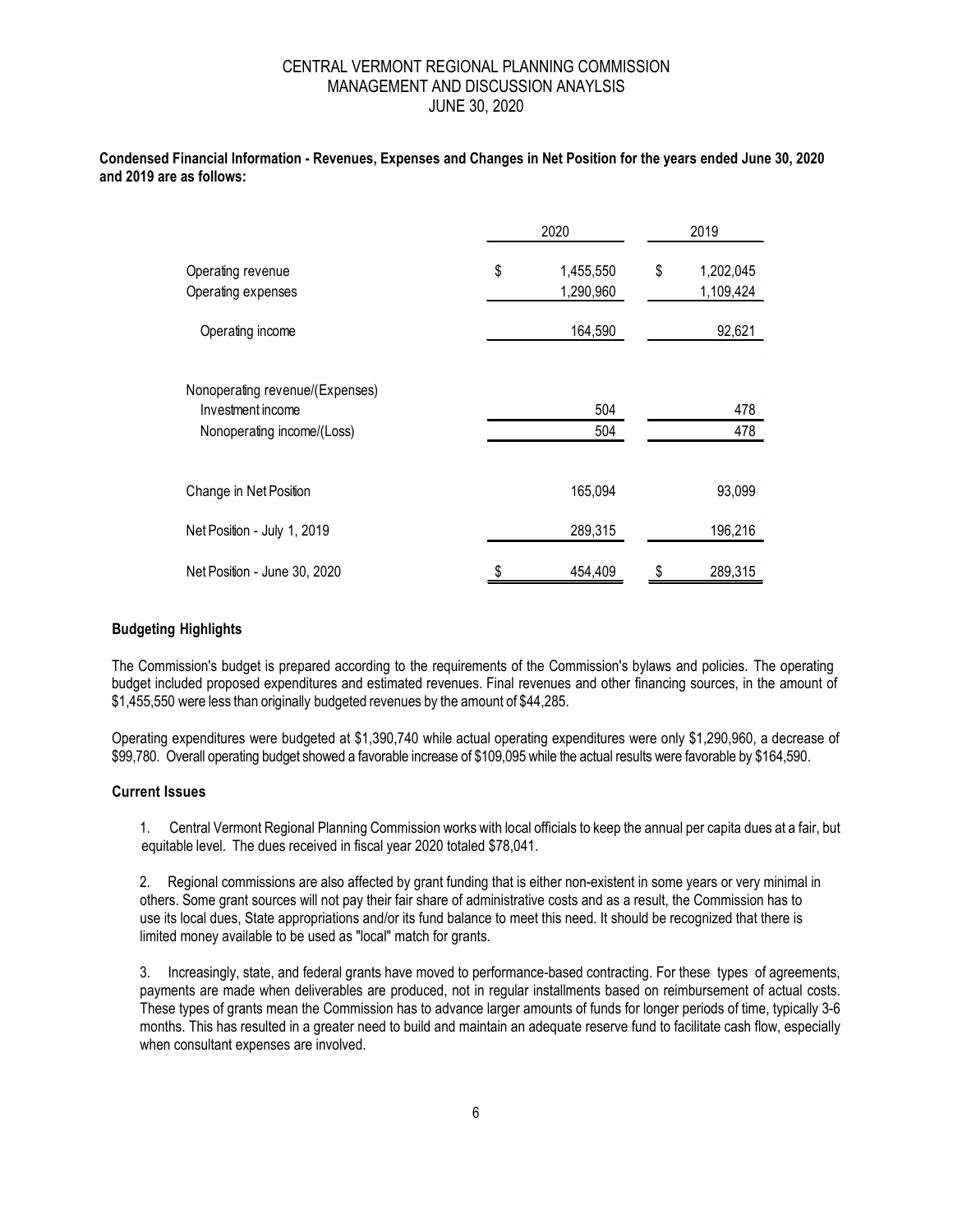### **Contacting the Commission's Financial Management**

This financial report is designed to provide our citizens and creditors with a general overview of the Commission's finances, and to reflect the Commission's accountability for the monies it receives. Questions about this report or requests for additional financial information should be directed to Bonnie Waninger, Executive Director, Central Vermont Regional Planning Commission, 29 Main Street, Suite 4, Montpelier, Vermont 05602.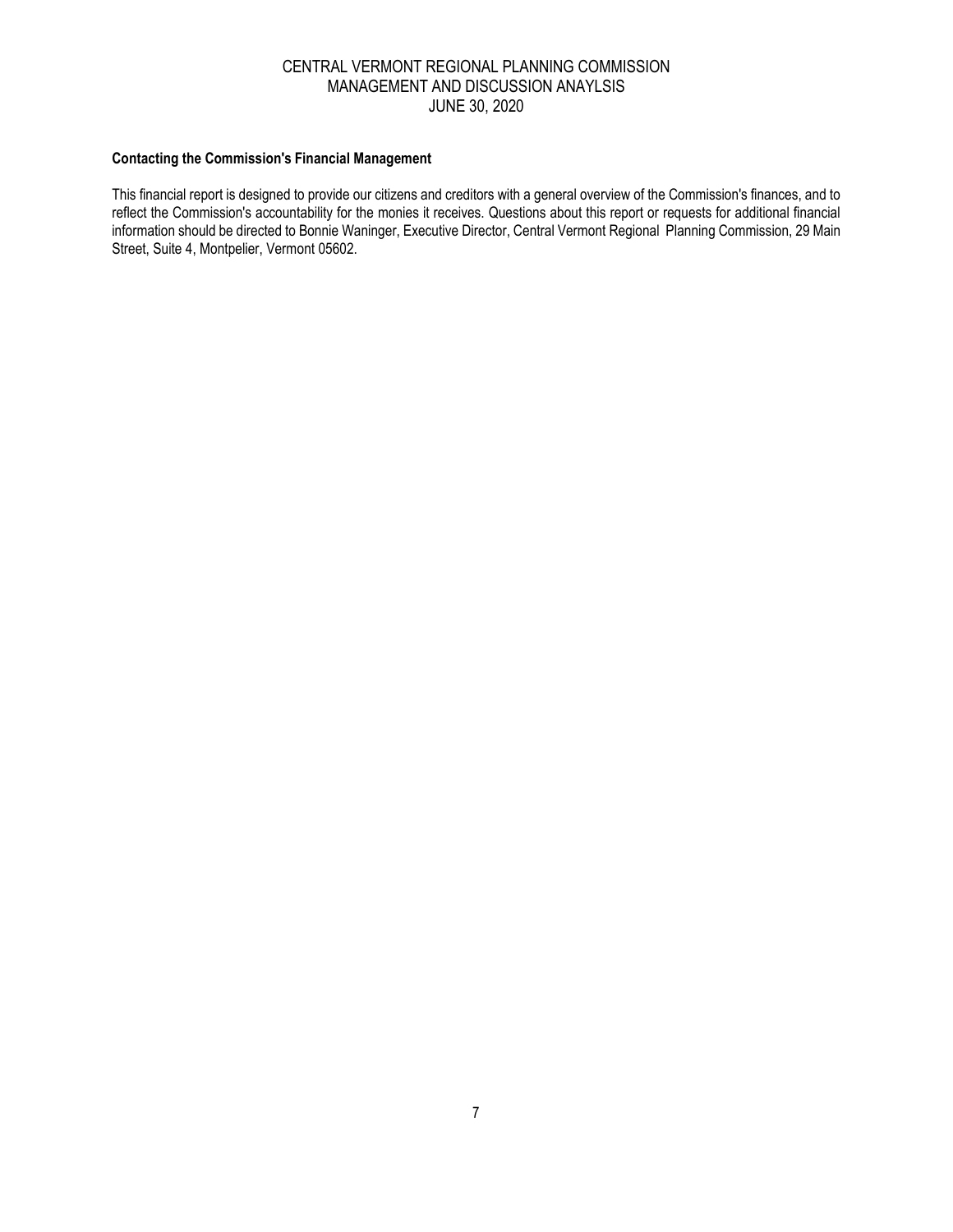## STATEMENT OF NET POSITION JUNE 30, 2020 CENTRAL VERMONT REGIONAL PLANNING COMMISSION

| <b>ASSETS</b><br><b>Current Assets:</b><br>Cash and cash equivalents<br>Receivables | \$<br>266,930<br>294,685 |
|-------------------------------------------------------------------------------------|--------------------------|
| Prepaid expenses                                                                    | 14,378                   |
| <b>Total Current Assets</b>                                                         | 575,993                  |
| <b>Noncurrent Assets:</b>                                                           |                          |
| Deposits                                                                            | 4,415                    |
| Property, plant and equipment (net of accumulated depreciation)                     | 10,520                   |
| <b>Total Noncurrent Assets</b>                                                      | 14,935                   |
| <b>Total Assets</b>                                                                 | 590,928                  |
| <b>LIABILITIES</b>                                                                  |                          |
| <b>Current Liabilities:</b>                                                         |                          |
| Accounts payable                                                                    | 27,684                   |
| Accrued payroll and benefits                                                        | 33,669                   |
| Unearned grant revenue                                                              | 16,355                   |
| Accrued compensated balances                                                        | 49,233                   |
| Pension liability                                                                   | 9,578                    |
| <b>Total Current Liabilities</b>                                                    | 136,519                  |
| <b>Total Liabilities</b>                                                            | 136,519                  |
| <b>NET POSITION</b>                                                                 |                          |
| Net investment in property and equipment                                            | 10,520                   |
| Unrestricted                                                                        | 443,889                  |
| <b>Total Net Position</b>                                                           | \$<br>454,409            |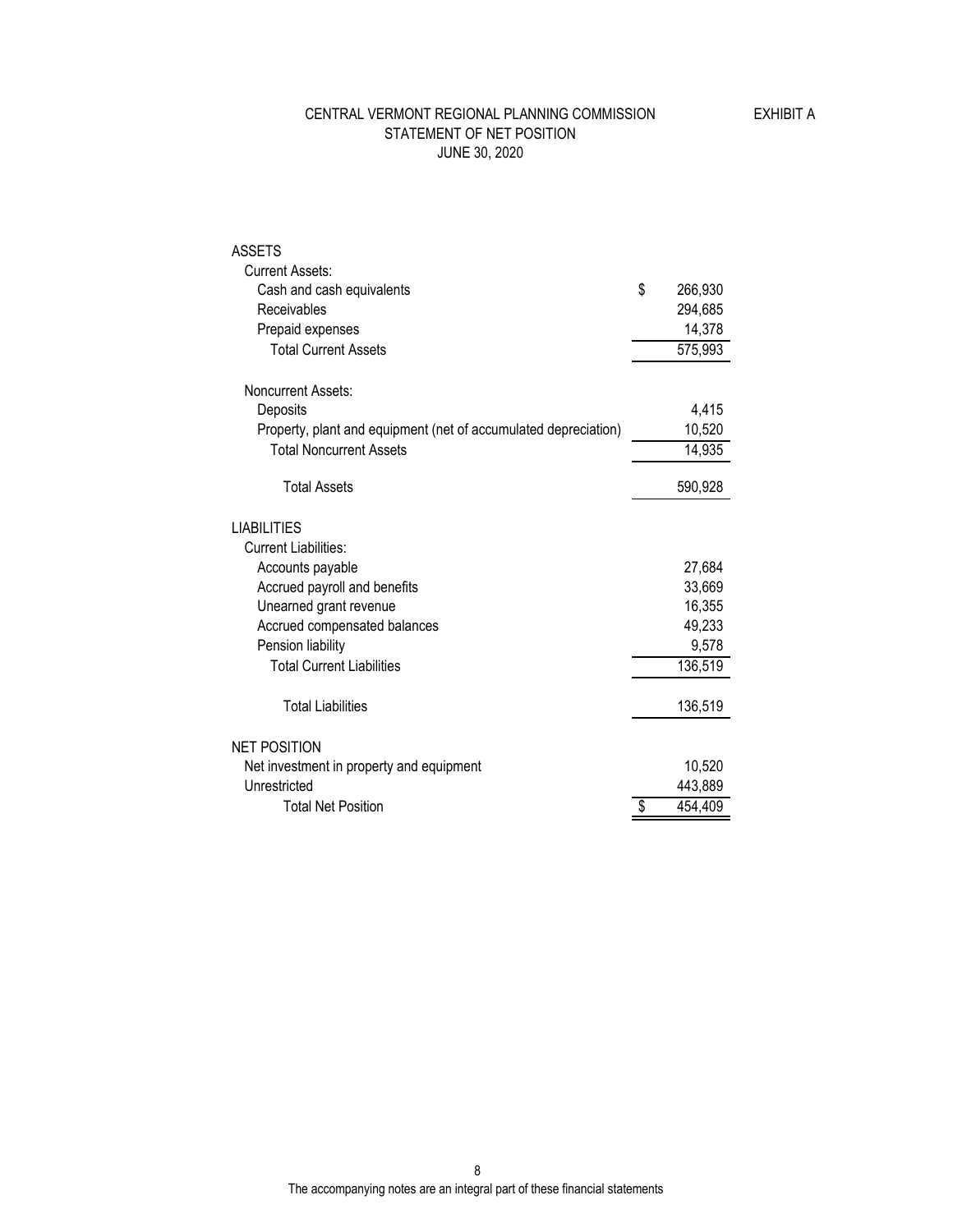## STATEMENT OF REVENUES, EXPENSES, AND CHANGES IN NET POSITION FOR THE YEAR ENDED JUNE 30, 2020 CENTRAL VERMONT REGIONAL PLANNING COMMISSION

| <b>OPERATING REVENUE</b>                     |                 |
|----------------------------------------------|-----------------|
| Federal, state and other grants              | \$<br>1,369,463 |
| Fees for services                            | 7,704           |
| Local communities - annual assessments       | 78,041          |
| Other income                                 | 342             |
| <b>Total Operating Revenue</b>               | 1,455,550       |
| <b>OPERATING EXPENSES</b>                    |                 |
| Salaries and wages                           | 440,052         |
| Payroll taxes and benefits                   | 141,229         |
| Consultants and contract services            | 521,582         |
| Rent and occupancy                           | 42,383          |
| Other operating expenses                     | 140,398         |
| Depreciation                                 | 5,316           |
| <b>Total Operating Expenses</b>              | 1,290,960       |
| OPERATING REVENUE (EXPENSES)                 | 164,590         |
| NONOPERATING REVENUE (EXPENSES)              |                 |
| Investment income                            | 504             |
| <b>Total Nonoperating Revenue (Expenses)</b> | 504             |
| <b>CHANGE IN NET POSITION</b>                | 165,094         |
| NET POSITION - JULY 1, 2019                  | 289,315         |
| NET POSITION - JUNE 30, 2020                 | \$<br>454,409   |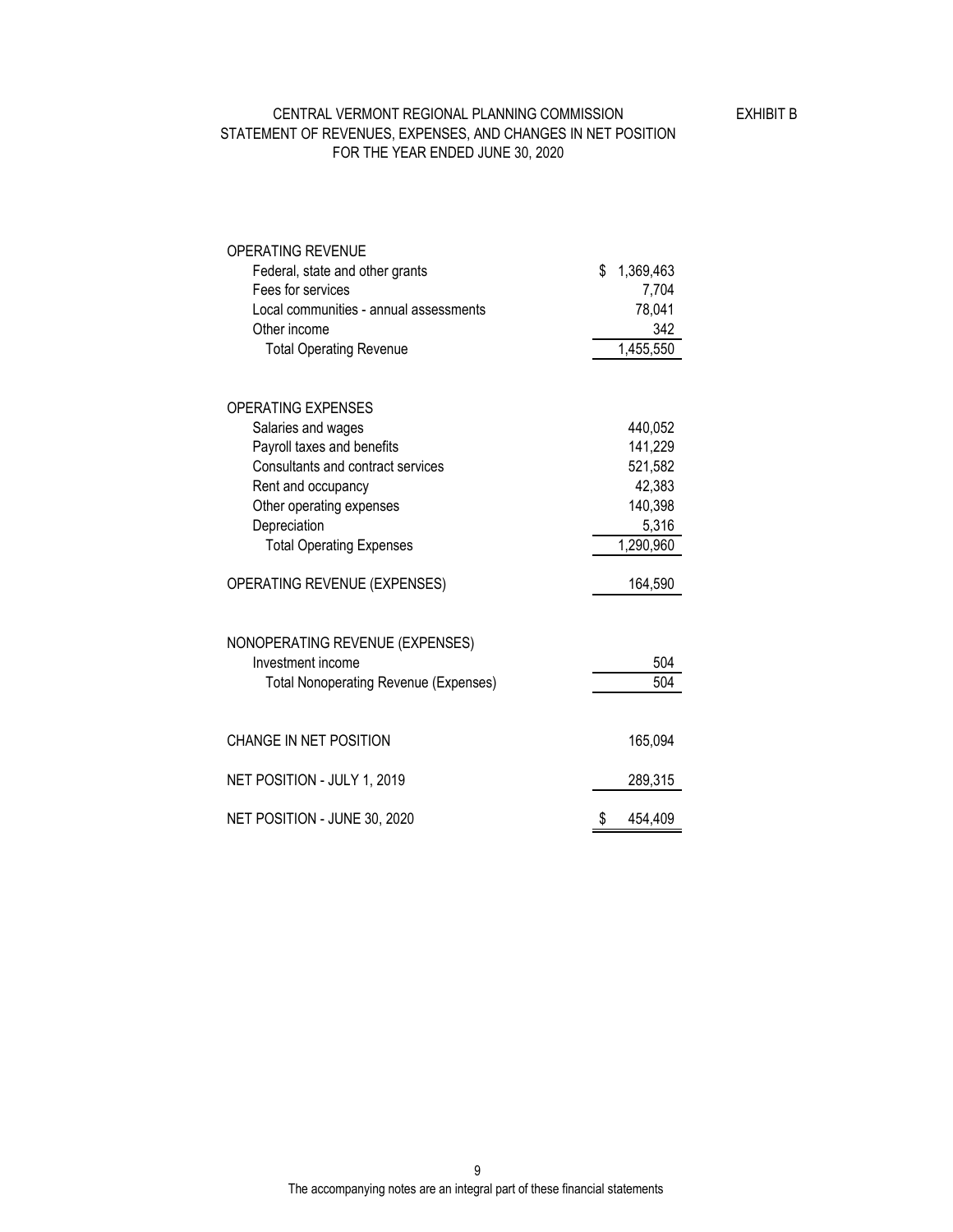# EXHIBIT C

## CENTRAL VERMONT REGIONAL PLANNING COMMISSION STATEMENT OF CASH FLOWS FOR THE YEAR ENDED JUNE 30, 2020

| CASH FLOWS FROM OPERATING ACTIVITIES                                                  |                     |
|---------------------------------------------------------------------------------------|---------------------|
| Receipts from operating activity<br>Receipts from grants contracts and services       | \$<br>1,117,152     |
| Receipts from local communities                                                       | 78,040              |
| Receipts from local match contributions and others                                    | 400                 |
| Cash paid for personnel                                                               | (538, 718)          |
| Cash paid for goods and services                                                      | (804, 541)          |
| Net Cash provided by Operating Activities                                             | (147, 667)          |
| CASH FLOWS FROM NON-CAPITAL FINANCING ACTIVITIES                                      |                     |
| CASH FLOWS FROM CAPITAL AND RELATED FINANCING ACTIVITIES                              |                     |
| CASH FLOWS FROM INVESTING ACTIVITIES                                                  |                     |
| Interest received                                                                     | 504                 |
| Net Cash Provided From Investing Activities                                           | 504                 |
| <b>INCREASE IN CASH AND CASH EQUIVALENTS</b>                                          | (147, 163)          |
| CASH AND CASH EQUIVALENTS, JULY 1, 2019                                               | 414,093             |
| CASH AND CASH EQUIVALENTS, JUNE 30, 2020                                              | \$<br>266,930       |
| RECONCILIATION OF OPERATING INCOME TO NET CASH<br><b>USED BY OPERATING ACTIVITIES</b> |                     |
| Operating Income                                                                      | \$<br>165,094       |
| Depreciation                                                                          | 5,316               |
| (Increase) decrease in accounts receivable                                            | (89, 962)           |
| (Increase) decrease in prepaid expenses                                               | (10, 986)           |
| Increase (decrease) in accounts payable                                               | (89, 250)<br>18,066 |
| Increase (decrease) in compensated balances<br>Increase (decrease) in accrued payroll | 14,415              |
| Increase (decrease) in pension liability                                              | 9,578               |
| Increase (decrease) in deferred income                                                | (169, 938)          |
| Net cash provided by operating activities                                             | \$<br>(147, 667)    |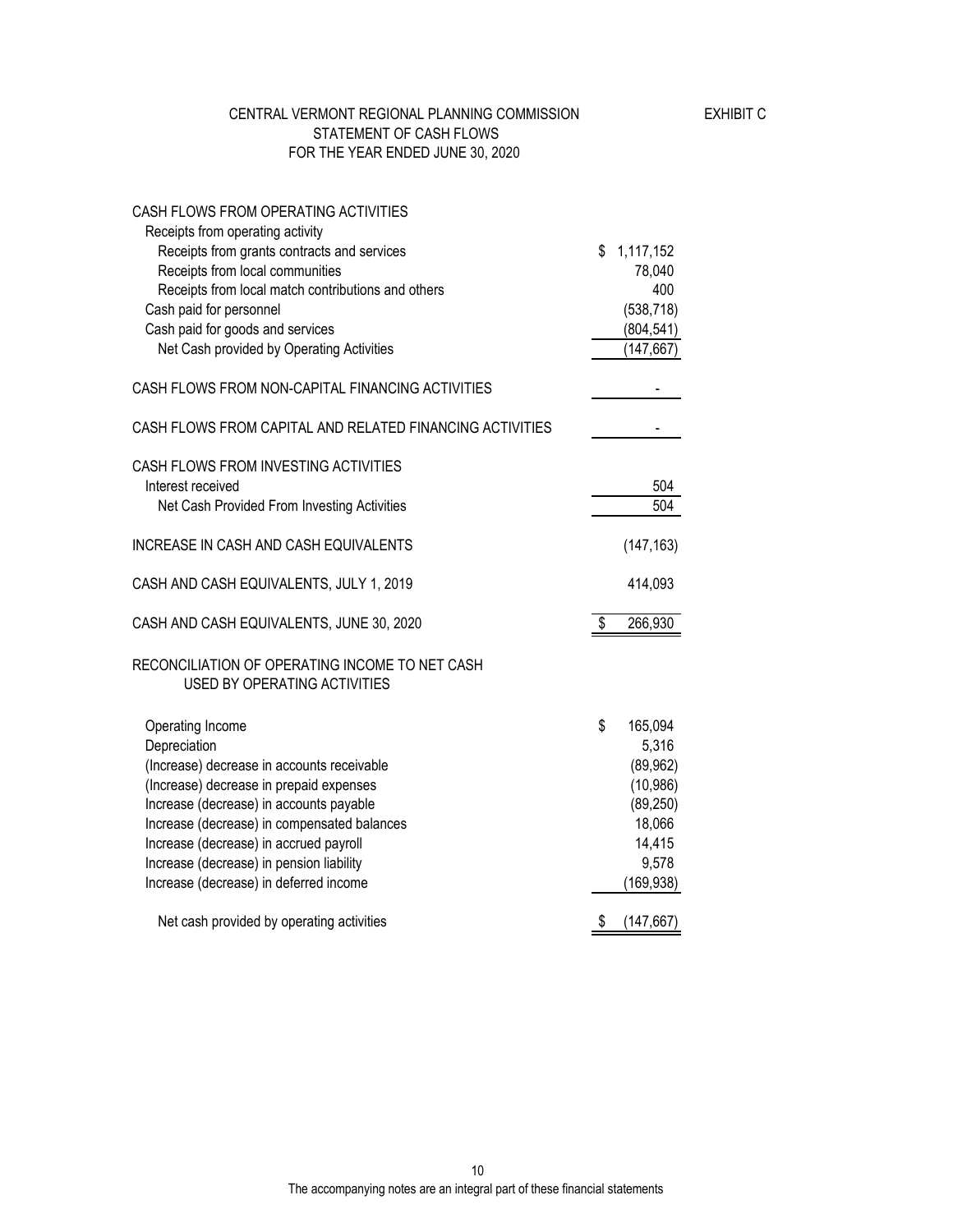## **NOTE 1. Description of the Commission and Reporting Entity**

The Central Vermont Regional Planning Commission ("Commission") operates under the Vermont Municipal and Regional Planning and Development Act (V.S.A. 24, Chapter 117) and the adopted bylaws. Although active participation is voluntary, twentythree (23) member municipalities participate in and recognize the value of regional planning. The Commission is one of 11 regional planning commissions in Vermont.

The Commission is governed by members appointed by the region's municipalities. They implement a variety of projects and programs tailored to local and regional needs, and also complete projects of statewide importance and interest.

The Commission is a non-profit organization exempt from income taxes under the Internal Revenue Code as a political subdivision of the State of Vermont.

### **NOTE 2. Summary of Significant Accounting Policies**

#### **The Financial Reporting Entity**

This report includes all the funds of the Commission. The reporting entity consists of the primary government; organizations for which the primary government is financially accountable; and other organizations for which the nature and significance of their relationship with the primary government are such that their exclusion would cause the reporting entity's financial statements to be misleading or incomplete. Component units are legally separate organizations for which the elected officials of the primary government are financially accountable. The primary government is financially accountable if it appoints a voting majority of the organization's governing body and is able to impose its will on that organization or there is a potential for the organization to provide specific financial benefits to or burdens on the primary government. The primary government may be financially accountable if an organization is fiscally dependent on the primary government. There are no other entities that should be combined with the Financial Statements of the Commission.

#### **Basis of Presentation**

The Commission reports itself as a business-type activity as defined in GASB 34.

Operating revenues include grant revenue, project and community match revenues, and consulting revenues and result from transactions associated with the principal activities of the organization. Non-operating revenues, such as investment earnings and fiscal agent receipts and expenses result from non-exchange transactions or ancillary activities.

#### **Measurement Focus**

The accounting and financial reporting treatment applied is determined by the measurement focus. The financial statements are reported using the economic resources measurement focus. This means that all assets, liabilities and deferred inflows and outflows (whether current or noncurrent) are included on the statement of net position. Fund equity (i.e., net total position) is segregated into restricted and unrestricted net position. Operating statements present increases (i.e., revenues) and decreases (i.e., expenses) in total net position.

#### **Basis of Accounting**

Business type activities are accounted for on the economic resources measurement focus using the accrual basis of accounting. Revenues are recorded when they are earned, including unbilled services which are accrued. Expenses are recorded at the time liabilities are incurred.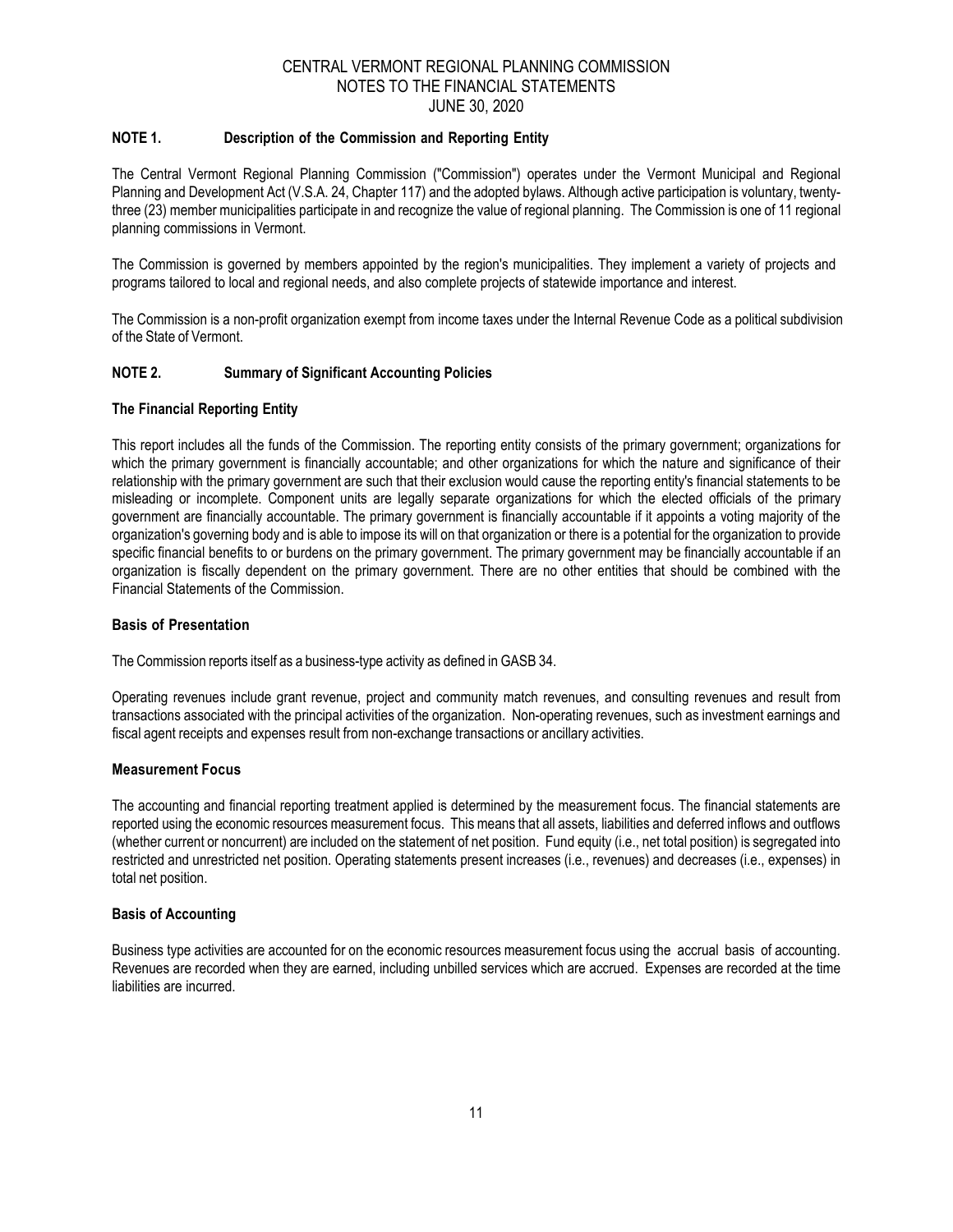## **NOTE 2. Summary of Significant Accounting Policies (continued)**

#### **Basis of Accounting (continued)**

Under the terms of grant agreements, the Commission funds certain programs by a combination of specific cost-reimbursement grants and general revenues. Thus, when program expenses are incurred, there are both restricted and unrestricted net positions available to finance the program. It is the Commission's policy to first apply cost-reimbursement grant resources to such programs followed by general revenues. Expenditure-driven grants are recognized as revenue when the qualifying expenditures have been incurred and other grant requirements have been met.

### **Changes in Accounting Principles**

Effective July 1, 2019, Central Vermont Regional Planning Commission adopted Accounting Standards Update (ASU) 2014-09, *Revenue from Contracts with Customers* (Topic 606), as amended, as management believes the standard improves the usefulness and understandability of the Organization's financial reporting. Analysis of various provisions of this standard resulted in no significant changes in the way the Organization recognizes revenue and, therefore, no changes to the previously issued audited financial statements were required on a retrospective basis. The presentation and disclosures of revenue have been enhanced in accordance with the standard.

Effective July 1, 2019, CVRPC also adopted ASU 2016-18, *Statement of Cash Flows* (Topic 230), as amended. This ASU requires that a statement of cash flows explain the changes during the period in the total cash, cash equivalents and amounts generally described as restricted cash. The Organization has applied the provisions of ASU 2016-18 retrospectively to all periods presented with no effect on net assets.

Effective July 1, 2019, CVRPC adopted the provisions of ASU 2018-08, *Clarifying the Scope and the Accounting Guidance for Contributions Received and Contributions Made* (Topic 958). This accounting standard is meant to help not-for-profit entities evaluate whether transactions should be accounted for as contributions or as exchange transactions and, if the transaction is identified as a contribution, whether it is conditional or unconditional. There was no material impact to the financial statements as a result of adoption, and no effect on net assets or previously issued financial statements.

Effective July 1, 2019, CVRPC also adopted ASU 2016-01, *Financial Instruments* - *Overall* (Subtopic 825-10): *Recognition and Measurement of Financial Assets and Financial Liabilities* and ASU 2018-13, *Fair Value Measurement* (Topic 820) *Disclosure Framework* - *Changes to the Disclosure Requirements for Fair Value Measurement.* These ASUs modify or remove certain disclosure requirements that were previously required. There was no material impact to the financial statements as a result of adoption, and no effect on net assets or previously issued financial statements.

#### **Donated Services**

Central Vermont Regional Planning Commission receives non-cash contributions in the form of member communities and other organizations performing various planning tasks to assist the Commission. These in-kind contributions are used as match for grants at an estimated hourly rate or the actual billing rate, if available. These contributions are not reflected in the financial statements of the Commission.

#### **Use of Estimates**

The presentation of financial statements in conformity with generally accepted accounting principles requires management to make estimates and assumptions that affect the reported amounts of assets and liabilities and disclosure of contingent assets and liabilities at the date of the financial statements and the reported amounts of revenues and expenses during the reporting period. Actual results could differ from those estimates.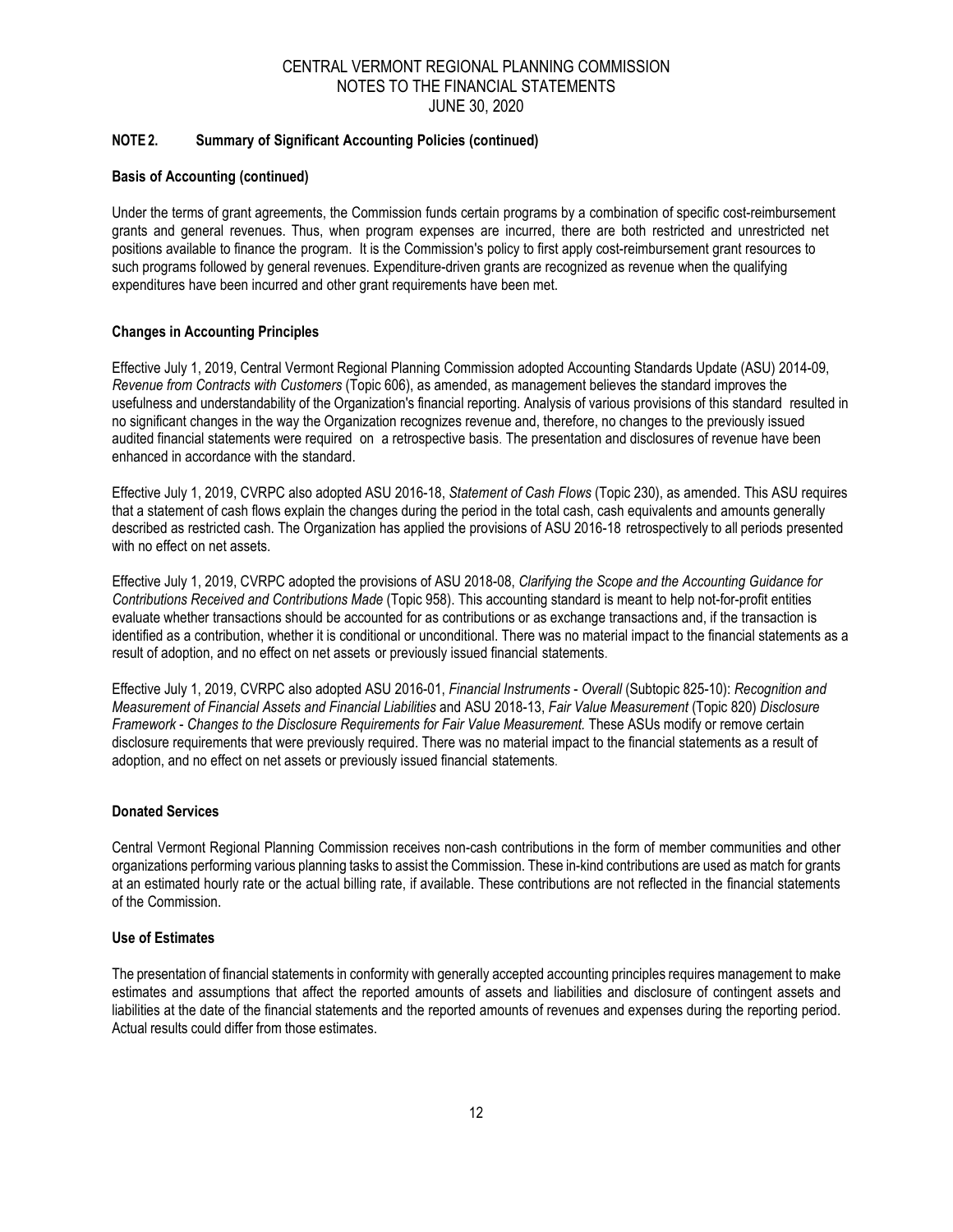### **NOTE 2. Summary of Significant Accounting Policies (continued)**

#### **Cash and Cash Equivalents**

For the purpose of the statement of net position, cash and cash equivalents includes all cash on hand, demand, deposits, savings accounts, and certificates of deposits of the Commission, with an initial maturity of three months of less.

### **Capital Assets**

Capital assets are reported at actual cost. Major outlays for capital assets and improvements are capitalized as purchased. The cost of normal maintenance and repairs that do not add to the value of the asset or materially extend the assets' lives are not capitalized. Central Vermont Regional Planning Commission does not own major general infrastructure assets.

Capital assets are depreciated in order that the cost of these assets will be charged to expenses over their estimated services lives of three to ten years, using the straight-line method of calculating depreciation.

Central Vermont Regional Planning Commission capitalizes any item with an original cost of \$5,000 or more and with a useful life of greater than one year.

### **Compensated Absences**

The Commission's policy for compensated absences allows employees to accumulate earned but unused vacation leave. The liability for these compensated absences that is estimated not to exceed the amount to be paid from expendable available resources is recorded as a liability in the financial statements.

### **Budget and Budgetary Accounting**

In accordance with the Commission's bylaws, the Executive Committee annually establishes an assessment rate for each member municipality and adopts a general fund budget for the forthcoming year. The budget is prepared in accordance with generally accepted accounting principles for governmental activities.

#### **Deferred Outflows/Inflows of Resources**

In addition to assets, the statement of financial position will sometimes report a separate section for deferred outflows of resources. This separate financial statement element, "deferred outflows of resources", represents a consumption of net position that applies to a future period(s) and so will not be recognized as an outflow of resources (expense/expenditures) until then. The Commission has no items that qualify for reporting in this category. In addition to liabilities, the statement of financial position will sometimes report a separate section for deferred inflows of resources. This separate financial statement element, "deferred inflows of resources,' represents an acquisition of net position that applies to a future period(s) and so will not be recognized as an inflow of resources (revenue) until that time.

#### **Accrued Liabilities and Long-term Obligations**

All payables, accrued liabilities, and long-term obligations are reported on the financial statements. In general, payables and accrued liabilities that, once incurred, are paid in a timely manner and in full from current financial resources are reported as obligations of the funds. However, compensated absences that are paid from funds are reported as liabilities on the fund financial statements only to the extent that they are due for payment during the current year.

#### **Net Position**

Net position represents the difference between assets and liabilities. Net position invested in capital assets, net of related debt consists of capital assets, net of accumulated depreciation, reduced by the outstanding balance of any borrowing used for the acquisition, construction, or improvement of those assets.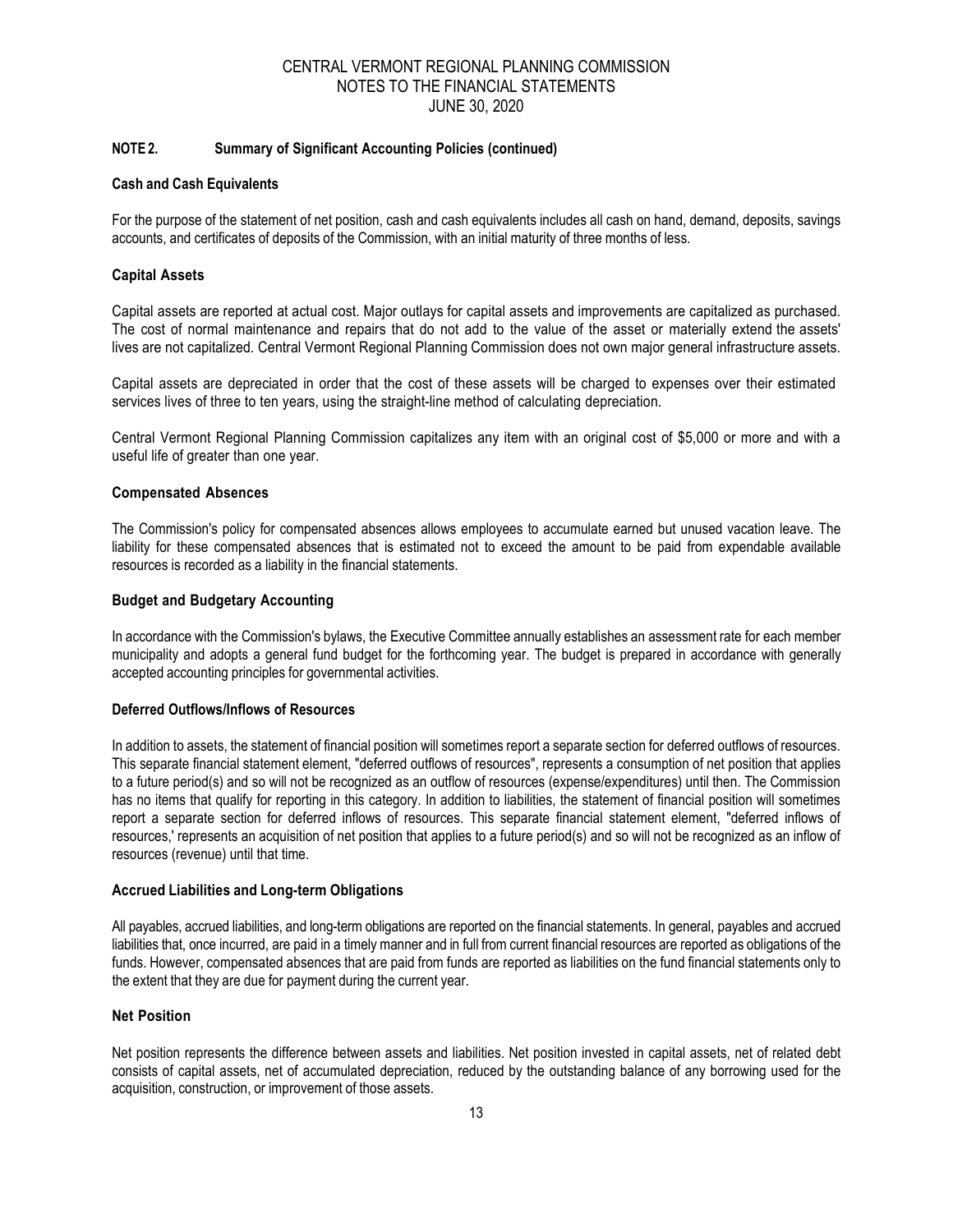## **NOTE 2. Summary of Significant Accounting Policies (continued)**

### **Net Position (continued)**

Net position is reported as restricted when there are limitations imposed on their use through the policies adopted by the Commission or through external restrictions imposed by creditors, grantors, or laws or regulations of other governments. The Commission's policy is to first apply restricted resources when an expense is incurred for purposes for which both restricted and unrestricted net assets are available.

### **Indirect Cost Rate**

The indirect rate calculated, revised, and approved for this fiscal year of 115% was reviewed and tested as part of the current audit. The rate was found to be reasonably stated, based on the June 30, 2018, fiscal year audit and in compliance with the financial agreement with the state and federal rule 2 CFR PART 225 (OMB CIRCULAR A-87). This rate was adjusted from the original indirect rate of 120.77% to avoid over recovery of indirect cost since it was projected that the administration costs would decrease for FY20. VTrans also has approved the fiscal year June 2021 rate at 115.13%.

## **NOTE 3. Cash**

### **Cash**

Deposits and investments are categorized to give an indication of the level of risk assumed by the Commission at June 30, 2019. The categories are described as follows:

| Category 1: | Insured or collateralized with securities held by the entity or by its agent in the entity's name.               |
|-------------|------------------------------------------------------------------------------------------------------------------|
| Category 2: | Collateralized with securities held by the pledging financial institution's trust department or agent but not in |
|             | the depositor's name.                                                                                            |
| Category 3: | Uncollateralized.                                                                                                |

As of June 30, 2020, all the Commission's deposits are Category 1.

| Cash and Investments are as follows: |
|--------------------------------------|
|--------------------------------------|

| Deposits with Financial Institutions | 266.930 |
|--------------------------------------|---------|
| <b>Total Cash</b>                    | 266.930 |

### **Custodial Credit Risk – Deposits**

Custodial credit risk is the risk that in the event of a bank failure, the Commission's deposits may not be returned to it. The Commission does have a deposit policy for custodial credit risk. As of June 30, 2020, none of the government bank balances were exposed to custodial credit risk.

|              | <b>Book</b>    |  | Bank    |  |  |  |
|--------------|----------------|--|---------|--|--|--|
|              | <b>Balance</b> |  | Balance |  |  |  |
| FDIC Insured | 266,930        |  | 271,586 |  |  |  |
| Total        | 266,930        |  | 271,586 |  |  |  |

The difference between the book and bank balances are reconciling items, primarily outstanding checks.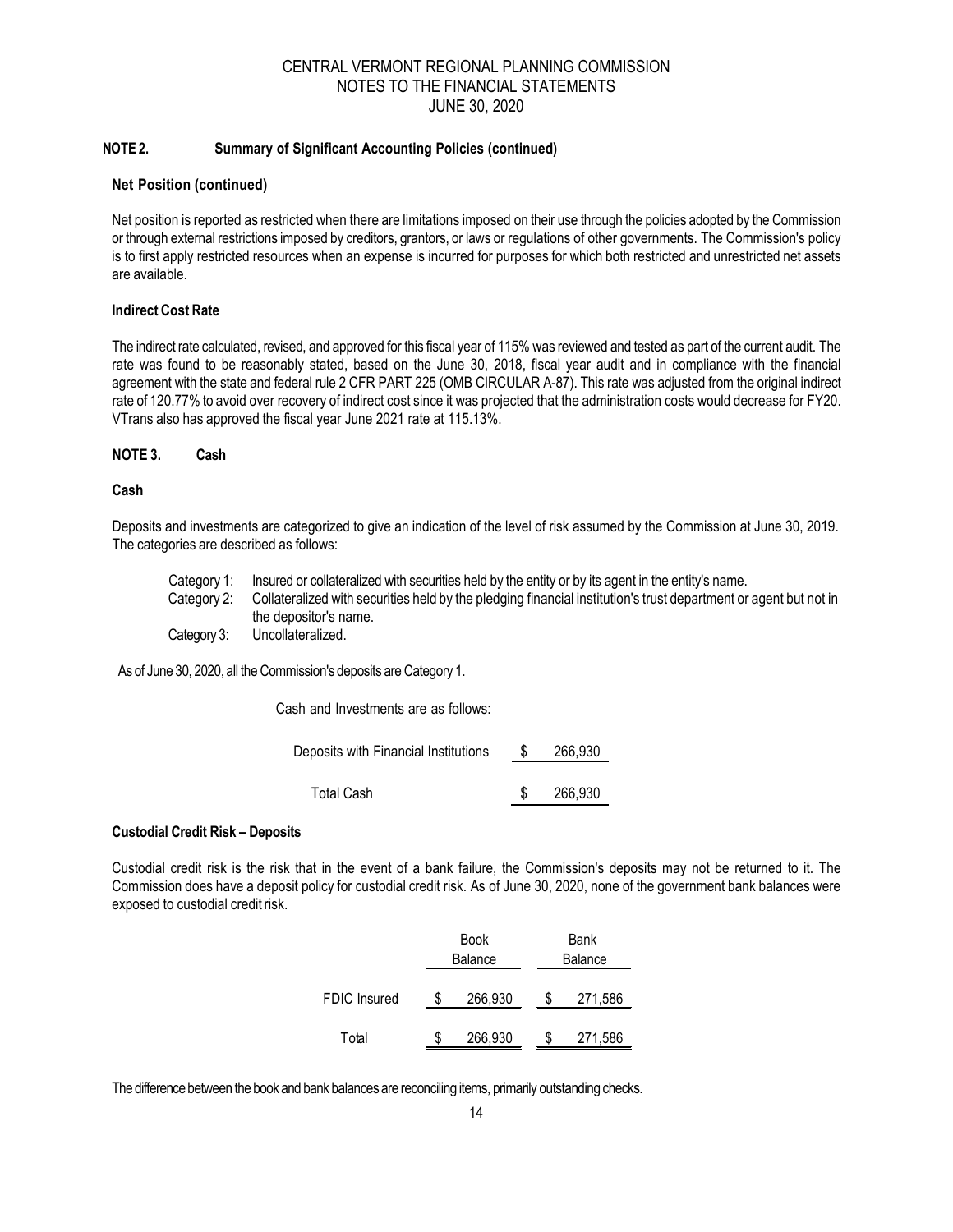### **NOTE 4. Advertising**

The Commission expenses advertising costs as they are incurred. Advertising costs for the year ended June 30, 2020 were \$1,238.

### **NOTE 5. Receivables**

Receivables consist of amounts due from grants, contracts, and other items. The Commission uses the allowance method for uncollectible receivables. Management has reviewed the accounts and determined that an allowance for doubtful accounts of \$0 is appropriate at June 30, 2020. Receivables from grants and contracts are below, which are a portion of total receivables.

|                             | 2020 |         |  |  |
|-----------------------------|------|---------|--|--|
| <b>Grants and Contracts</b> | S    | 294,685 |  |  |
| Total                       | S    | 294,685 |  |  |

### **NOTE6. Capital Assets**

Capital asset activity for the fiscal year ended June 30, 2020 was as follows:

|                         |               | Net Book Value |                         |   |         | Net Book Value |
|-------------------------|---------------|----------------|-------------------------|---|---------|----------------|
|                         | June 30, 2019 |                | Additions<br>Deductions |   |         | June 30, 2020  |
| Computers and equipment |               |                |                         |   |         |                |
| Net of depreciation     |               | 15,836         | \$<br>۰                 | S | (5,316) | 10,520         |
|                         |               |                |                         |   |         |                |
| Capital Assets - Net    |               | 15,836         |                         |   | (5,316) | 10,520         |

### **NOTE 7. Unearned Grant Revenue**

For the year ended June 30, 2020 the Commission had received from grantors funds that had not yet been spent for their intended purpose, a total of \$16,355, which is shown in the Statement of Net Position as unearned grant revenue.

## **NOTE 8. Pension Plans**

The Commission established a Simplified Employee Pension under which up to 5% of salary or wages is contributed quarterly to individual retirement accounts for each employee. The Plan was established on July 13, 1993 and covers all full-time employees with one (1) year of employment with the Commission. The plan was funded at 5% for the fiscal year ended June 30, 2020 and contributions totaled \$16,778. The Commission's total payroll for fiscal year ended June 30, 2020 was \$422,866 of which \$335,560 was covered by the pension plan.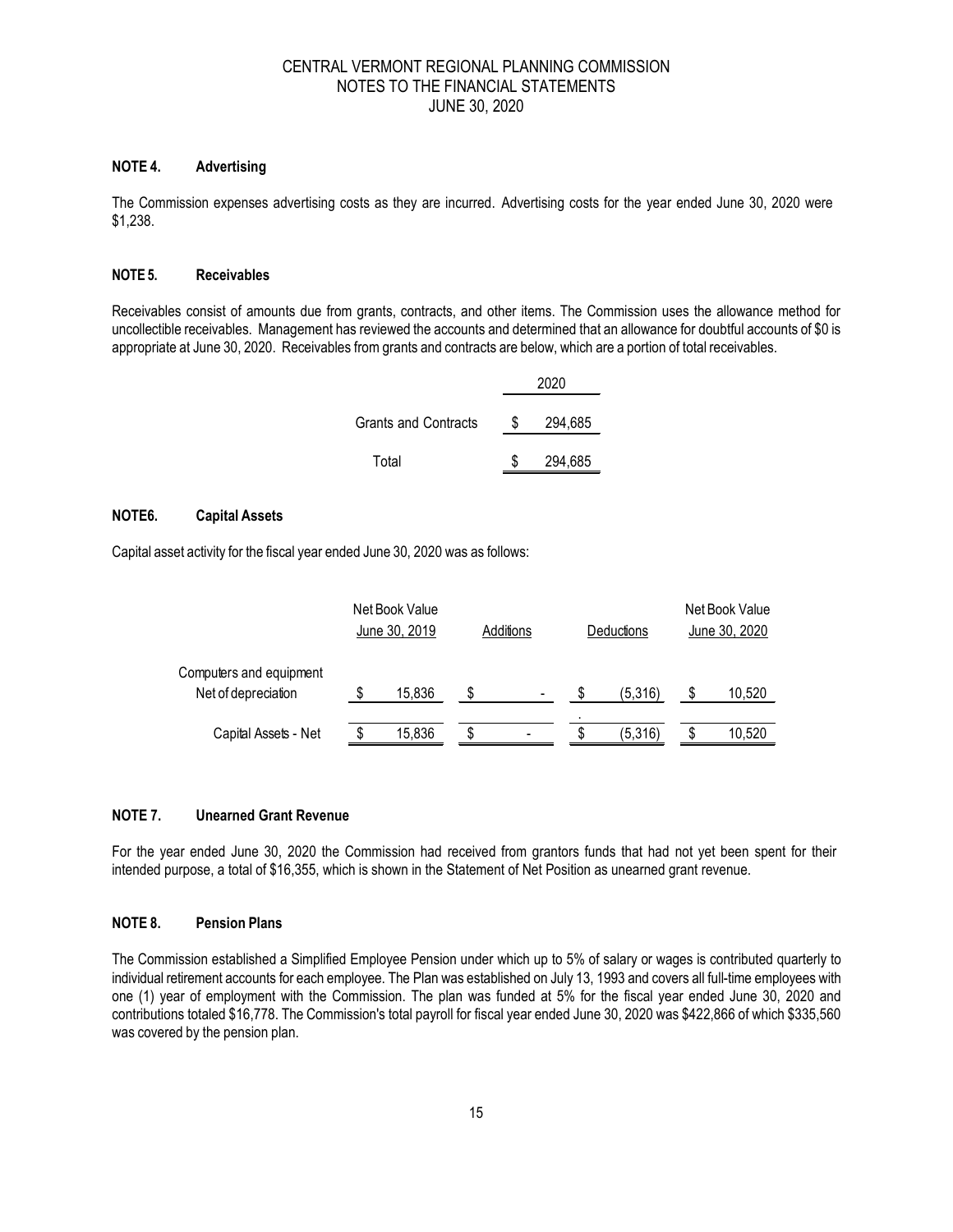### **NOTE 9. Operating Lease**

The Commission entered a five-year lease for office space starting October 1, 2000 which has been extended in five-year increments until September 30, 2020. The Commission expended \$42,384 under this lease during the fiscal year ended June 30, 2020. The lease was negotiated and renewed for an additional year from October 2020 through September 2021, with future minimum lease payments of \$42,384.

The Commission entered into a five-year copier lease starting July 27, 2017. Monthly payments are \$190, with minimum annual lease payments of \$2,280 for 2019 to 2022.

### **NOTE 10. Federal State and Other Grants**

The Commission receives a major portion of its fund from Federal and State grants. Following is a schedule of those funds:

| Direct Federal Grants                                | \$        |
|------------------------------------------------------|-----------|
| Federal Grants Passed Through State and State Grants |           |
| ACCD                                                 | 267,188   |
| Community Development                                | 53,963    |
| <b>Natural Resources</b>                             | 651,191   |
| <b>Public Safety</b>                                 | 103,686   |
| Agency of Transportation                             | 240,381   |
|                                                      | 1,316,409 |
| Other:                                               |           |
| Municipal Contracts                                  | 53,054    |
|                                                      | 1.369.463 |

### **NOTE 11. Risk Management and Insurance**

The Commission participates in state and federally assisted grant programs which are subject to program compliance audits by the grantors or their representatives. The audits of these programs for or including the year ended June 30, 2020, have not yet been completed. Accordingly, the Commission's compliance with applicable grant requirements will be established at some future date. The amount, if any, of expenditures which may be disallowed by the granting agencies cannot be determined at this time, although the Commission expects such amounts, if any to be immaterial.

The Commission covers its significant risks of loss, which are identified with the assistance of insurance agents, by commercial insurance. Management believes such coverage is sufficient to preclude any significant uninsured losses to the Commission. There have been no significant reductions in insurance coverage or settlement amounts exceeding insurance coverage for the current or three (3) prior years.

### **NOTE 12. Line of Credit**

The Commission established a line of credit dated October 26, 2018, in the amount of \$100,000, with a flexible interest rate of prime plus 2%. The purpose of the line is to fund working capital and fund grants receivable. The line was extended for an additional three years and the new maturity date is November 1, 2023. The line is collateralized by all assets of the Commission.

### **NOTE 13. Significant Uncertainties**

On March 11, 2020, the World Health Organization declared the Coronavirus disease (COVID-19) a global pandemic. As a result of the spread of COVID-19, economic uncertainties have arisen which may negatively impact the Commission's operations. At present it is not possible, with any degree of certainty, to estimate the impact of COVID-19 on the revenues, expenditures, budget, or overall financial position of the Commission. No assurance can be given regarding future events or impacts because these actions and events are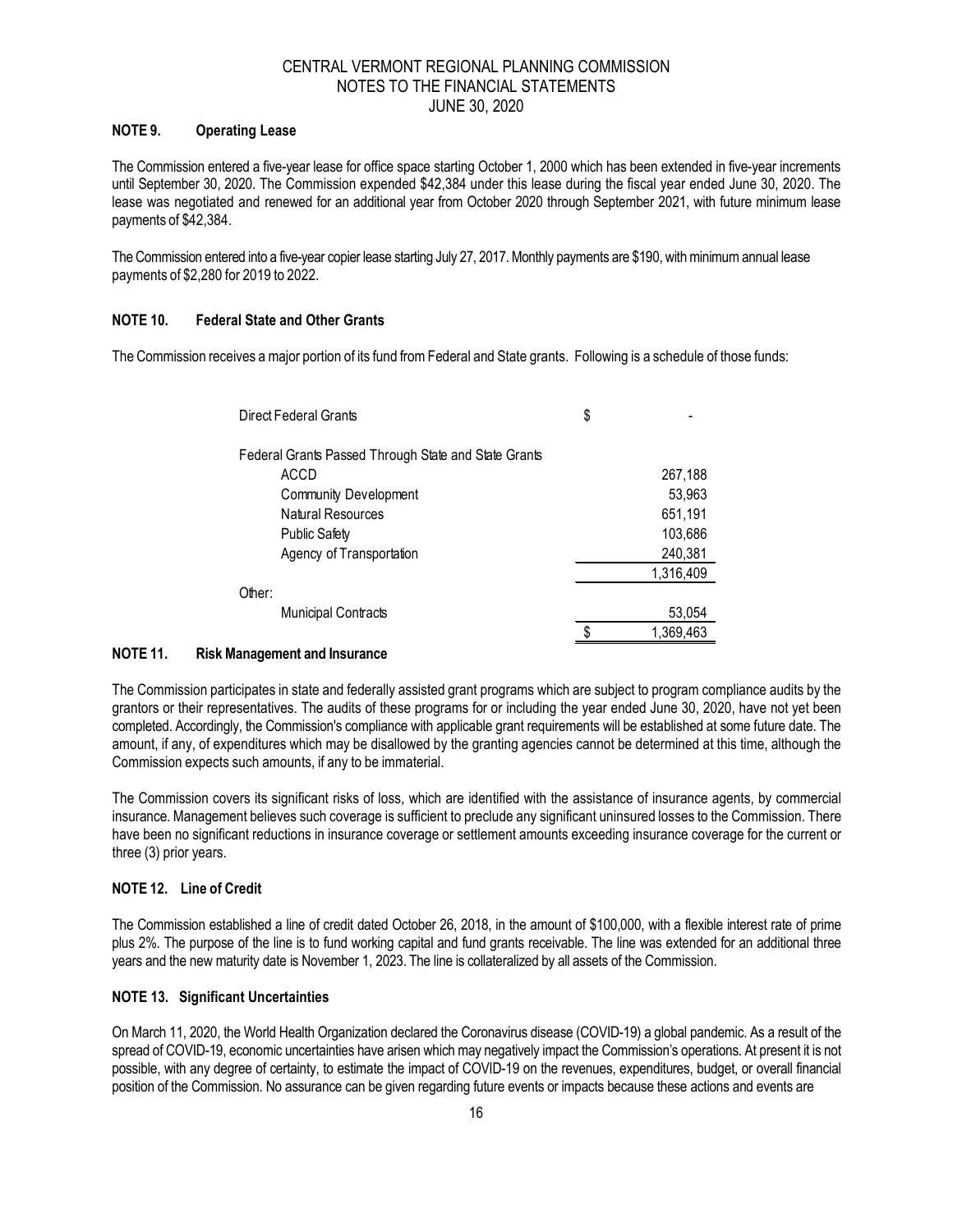### **NOTE 13. Significant Uncertainties (continued)**

unpredictable or unknowable at this time and are outside the control of the Commission.

## **NOTE 14. Subsequent Events**

Subsequent events are events or transactions that occur after the financial statement date, but before the financial statements are issued.

Management has evaluated subsequent events through April 15, 2021, the date the June 30, 2020 financial statements were available for issuance. There are no subsequent events to report.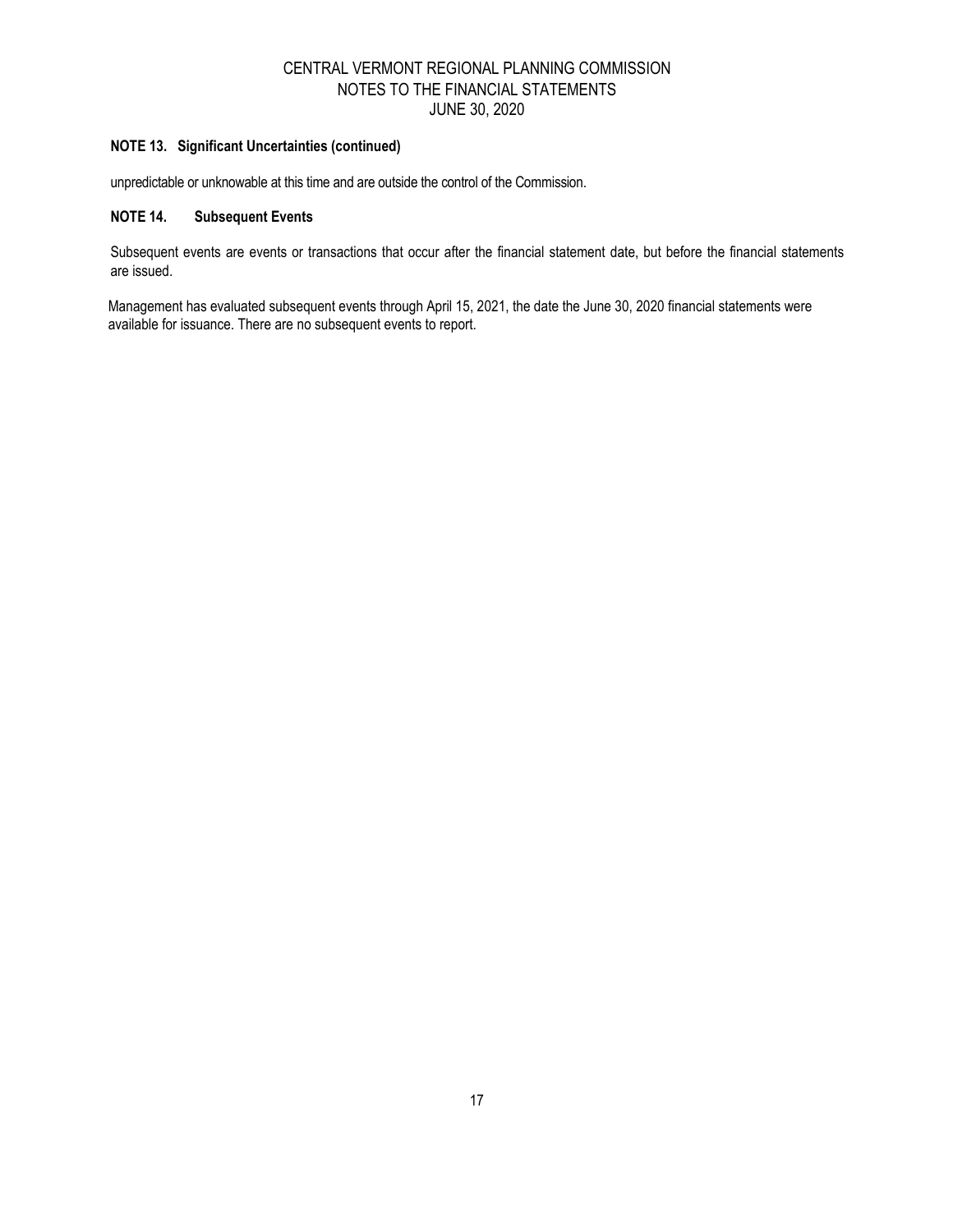## STATEMENT OF OPERATIONS BUDGET AND ACTUAL FOR THE YEAR ENDED JUNE 30, 2020 CENTRAL VERMONT REGIONAL PLANNING COMMISSION

|                                                                           |    |               | Favorable<br>(Unfavorable) |           |          |           |
|---------------------------------------------------------------------------|----|---------------|----------------------------|-----------|----------|-----------|
|                                                                           |    | <b>Budget</b> | Actual                     |           | Variance |           |
| OPERATING REVENUES                                                        |    |               |                            |           |          |           |
| State of Vermont - Agency of Commerce                                     |    | 269,638       |                            | 267,188   |          | (2, 450)  |
| and Community Development (ACCD)                                          | \$ | 1,145,281     | \$                         | 1,102,275 | \$       | (43,006)  |
| Federal, state and other grants<br>Local communities - annual assessments |    | 78,041        |                            | 78,041    |          |           |
|                                                                           |    |               |                            |           |          |           |
| Other income                                                              |    | 6,875         |                            | 8,046     |          | 1,171     |
| Total operating revenues                                                  |    | 1,499,835     |                            | 1,455,550 |          | (44, 285) |
| <b>OPERATING EXPENSES</b>                                                 |    |               |                            |           |          |           |
| Salaries and wages                                                        |    | 456,408       |                            | 440,052   |          | 16,356    |
| Payroll taxes and benefits                                                |    | 145,006       |                            | 141,229   |          | 3,777     |
| Consultants                                                               |    | 553,769       |                            | 521,582   |          | 32,187    |
| Professional services                                                     |    | 76,313        |                            | 59,174    |          | 17,139    |
| Advertising                                                               |    | 1,642         |                            | 1,238     |          | 404       |
| Insurance                                                                 |    | 4,186         |                            | 1,946     |          | 2,240     |
| Copy and printing                                                         |    | 4,984         |                            | 4,394     |          | 590       |
| Depreciation                                                              |    | 3,000         |                            | 5,316     |          | (2,316)   |
| Rent and utilities                                                        |    | 42,383        |                            | 42,383    |          |           |
| Office expenses                                                           |    | 14,073        |                            | 8,932     |          | 5,141     |
| Equipment, repairs and software                                           |    | 21,653        |                            | 14,301    |          | 7,352     |
| Dues and subscriptions                                                    |    | 11,686        |                            | 10,398    |          | 1,288     |
| Telephone                                                                 |    | 6,826         |                            | 7,170     |          | (344)     |
| Travel                                                                    |    | 16,177        |                            | 8,757     |          | 7,420     |
| Meetings and programs                                                     |    | 15,444        |                            | 11,276    |          | 4,168     |
| Audit and legal services                                                  |    | 12,500        |                            | 9,992     |          | 2,508     |
| Postage                                                                   |    | 2,870         |                            | 1,521     |          | 1,349     |
| Other                                                                     |    | 1,820         |                            | 1,299     |          | 521       |
| Total operating expense                                                   |    | 1,390,740     |                            | 1,290,960 |          | 99,780    |
| <b>OPERATING INCOME</b>                                                   | \$ | 109,095       | \$                         | 164,590   | \$       | 55,495    |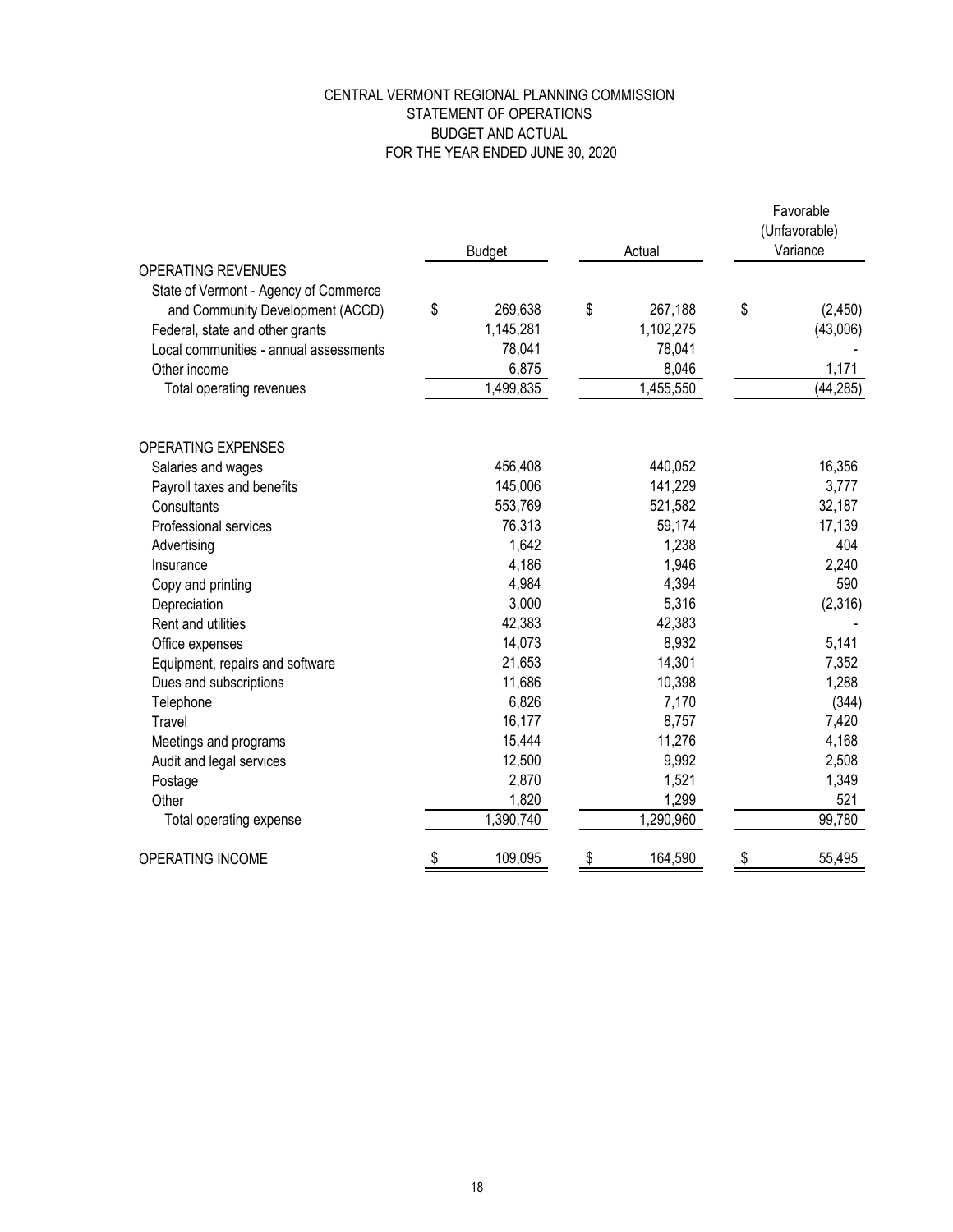## SCHEDULE OF DIRECT AND INDIRECT COSTS FOR THE YEAR ENDED JUNE 30, 2020 CENTRAL VERMONT REGIONAL PLANNING COMMISSION

|                                 |    |                       |    |                 | Unallowable |                  | <b>Total Allowable</b><br>Indirect Expense |         |  |
|---------------------------------|----|-----------------------|----|-----------------|-------------|------------------|--------------------------------------------|---------|--|
|                                 |    | <b>Total Expenses</b> |    | Direct Expenses |             | Indirect Expense |                                            |         |  |
| Salaries and wages              | \$ | 440,052               | \$ | 263,156         | \$          | 2,081            | \$                                         | 174,815 |  |
| Payroll taxes and benefits      |    | 141,229               |    | 81,408          |             | 629              |                                            | 59,192  |  |
| Consultants                     |    | 521,582               |    | 521,582         |             |                  |                                            |         |  |
| Professional services           |    | 59,174                |    | 4,608           |             |                  |                                            | 54,566  |  |
| Advertising                     |    | 1,238                 |    | 779             |             |                  |                                            | 459     |  |
| Insurance                       |    | 1,946                 |    |                 |             |                  |                                            | 1,946   |  |
| Copy and printing               |    | 4,394                 |    |                 |             |                  |                                            | 4,394   |  |
| Depreciation                    |    | 5,316                 |    |                 |             |                  |                                            | 5,316   |  |
| Rent and utilities              |    | 42,383                |    |                 |             |                  |                                            | 42,383  |  |
| Office expenses                 |    | 8,932                 |    | 3,562           |             | 104              |                                            | 5,266   |  |
| Equipment, repairs and software |    | 14,301                |    |                 |             |                  |                                            | 14,301  |  |
| Dues and subscriptions          |    | 10,398                |    | 300             |             | 6,205            |                                            | 3,893   |  |
| Telephone                       |    | 7,170                 |    |                 |             |                  |                                            | 7,170   |  |
| Travel                          |    | 8,757                 |    | 7,568           |             | 12               |                                            | 1,177   |  |
| Meetings and programs           |    | 11,276                |    | 9,151           |             | 282              |                                            | 1,843   |  |
| Audit and legal services        |    | 9,992                 |    |                 |             |                  |                                            | 9,992   |  |
| Postage                         |    | 1,521                 |    |                 |             |                  |                                            | 1,521   |  |
| Other                           |    | 1,299                 |    |                 |             | 238              |                                            | 1,061   |  |
| Total operating expense         |    | ,290,960              | \$ | 892,114         | \$          | 9,551            | \$                                         | 389,295 |  |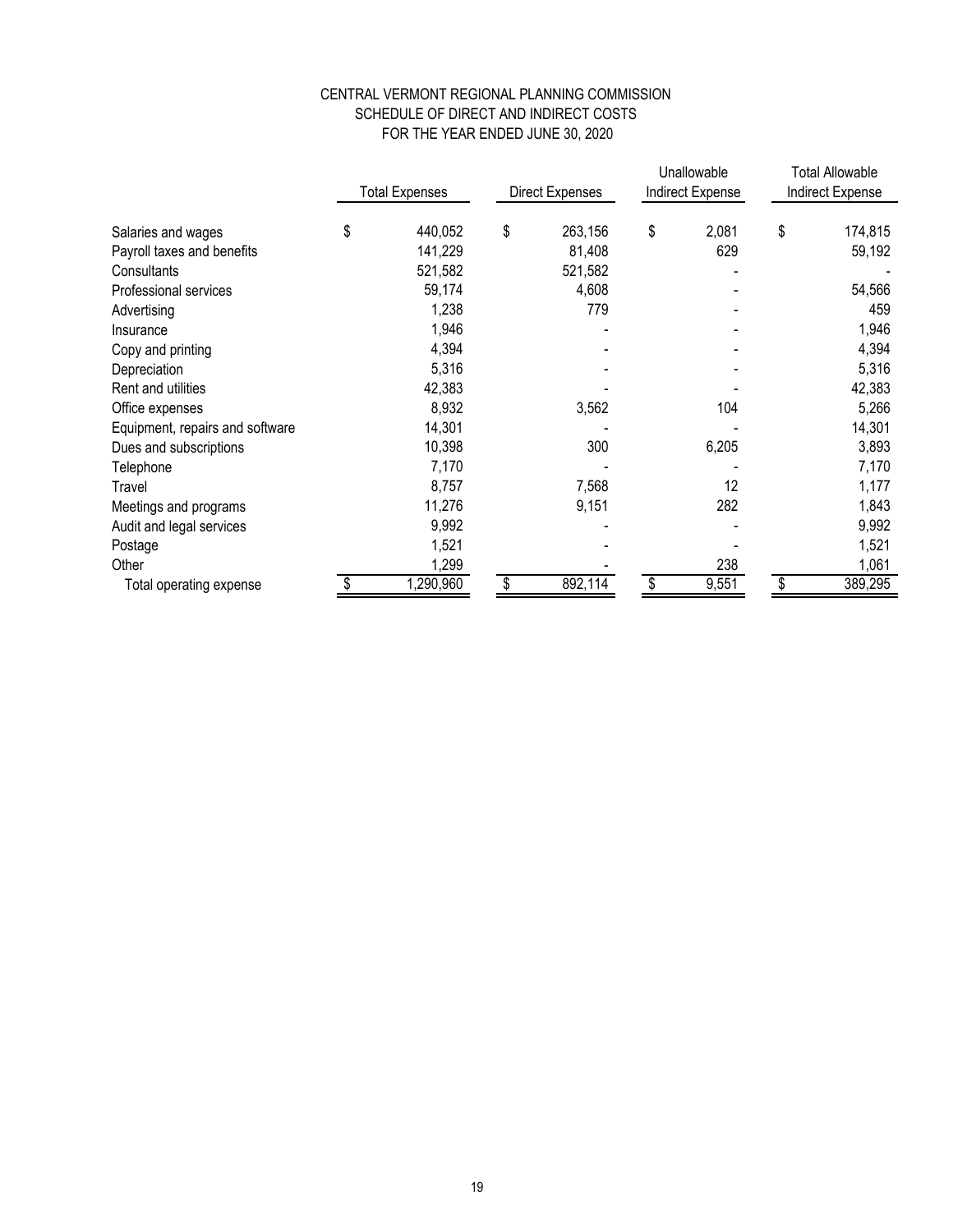Batchelder Associates, PC

## INDEPENDENT AUDITOR'S REPORT ON INTERNAL CONTROL OVER FINANCIAL REPORTING AND ON COMPLIANCE AND OTHER MATTERS BASED ON AN AUDIT OF FINANCIAL STATEMENTS PERFORMED IN ACCORDANCE WITH GOVERNMENT AUDITING STANDARDS

To the Commissioners of Central Vermont Regional Planning Commission 29 Main Street, Suite 4 Montpelier, VT 05602

We have audited the financial statements of the governmental activities, each major fund, and the aggregate remaining fund information of the Central Vermont Regional Planning Commission ("Commission"), as of and for the year ended June 30, 2020, which collectively comprise the Commission's basic financial statements and have issued our report thereon dated April 15, 2021. We conducted our audit in accordance with auditing standards generally accepted in the United States of America and the standards applicable to financial audits contained in Government Auditing Standards, issued by the Comptroller General of the United States.

### Internal Control Over Financial Reporting

In planning and performing our audit, we considered the Commission's internal control over financial reporting as a basis for designing our auditing procedures for the purpose of expressing our opinions on the financial statements, but not for the purpose of expressing an opinion on the effectiveness of the Commission's internal control over financial reporting. Accordingly, we do not express an opinion on the effectiveness of the Commission's internal control over financial reporting.

Our consideration of internal control over financial reporting was for the limited purpose described in the preceding paragraph and was not designed to identify all deficiencies in internal control over financial reporting that might be significant deficiencies or material weaknesses and therefore, there can be no assurance that all deficiencies, significant deficiencies, or material weaknesses have been identified.

A deficiency in internal control exists when the design or operation of a control does not allow management or employees, in the normal course of performing their assigned functions, to prevent, or detect and correct misstatements on a timely basis. A material weakness is a deficiency, or a combination of deficiencies, in internal control such that there is a reasonable possibility that a material misstatement of the entity's financial statements will not be prevented or detected and corrected on a timely basis. A significant deficiency is a deficiency, or a combination of deficiencies, in internal control that is less severe than a material weakness, yet important enough to merit attention by those charged with governance. There were no material weaknesses or deficiencies found.

#### Compliance and Other Matters

As part of obtaining reasonable assurance about whether the Commission's financial statements are free of material misstatement, we performed tests of its compliance with certain provisions of laws, regulations, contracts, and grant agreements, noncompliance with which could have a direct and material effect on the determination of financial statement amounts. However, providing an opinion on compliance with those provisions was not an objective of our audit, and accordingly, we do not express such an opinion. The results of our tests disclosed no instances of noncompliance or other matters that are required to be reported under Government Auditing Standards for year ending June 30, 2020.